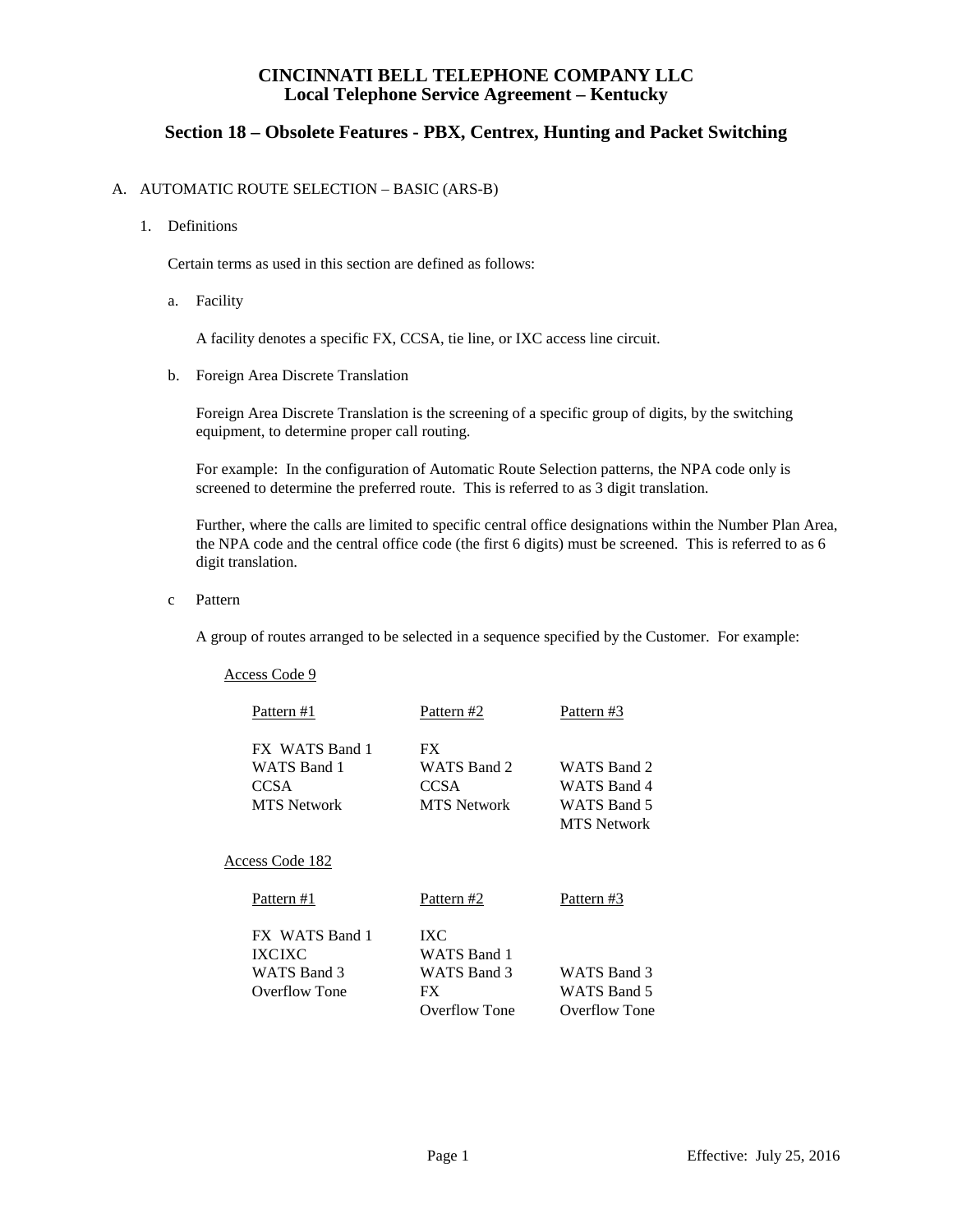# **Section 18 – Obsolete Features - PBX, Centrex, Hunting and Packet Switching**

#### A. AUTOMATIC ROUTE SELECTION – BASIC (ARS-B) (Continued)

- 1. Definitions (Continued)
	- d. Route

A route is a group of one or more facilities of the same type used to complete 7 or 10 digit calls between the same points. (e.g., 1FX to Chicago, or 3 WATS Band 1 lines, or 2 WATS Band 5 lines, or 1 CCSA, etc. A WATS Band 1 and a WATS Band 5 are considered to be two routes. Exception: Where a Customer has "WATS Route Advance", the route capacity of a pattern is only reduced by one route.)

e. Route Selection

The automatic selection of the preferred route as predetermined by the Customer, when an access code is dialed by the station user.

2. Terms and Conditions

ARS-B is an optional feature available where facilities permit, which allows station users to automatically select the preferred route subscribed to by a Customer for network calls, by dialing a preselected code. Alternate routing to other facilities subscribed to by the Customer is also provided. This arrangement is available for use with foreign exchange (FX), wide area telecommunications service (WATS), common control switching arrangement (CCSA) off-net, tie, interexchange carrier (IXC) access lines which are compatible with ARS-B and the message telecommunications system (MTS) network, and MTS network facilities. Tie lines and IXC access lines require senderized operation and uniform numbering compatible with the MTS network.

ARS-B is accessed by dialing a single code (1, 2, or 3 digits) which automatically selects the appropriate route (FX, CCSA off-net, tie line, IXC access line, or the MTS Network) to complete the call. If all facilities in the initial route selected are busy, the call will advance to other routes in the selected pattern. Patterns may consist of up to four (4) private routes. If no route is available, the call will route to the MTS Network or overflow tone (Customer option). All patterns accessed by a single access code will have the same final route, either the MTS network or overflow tone.

For calls using FX, CCSA off-net, or IXC access line facilities, the routing may be based on a Number Plan Area (NPA) and limited to specified central office codes within the NPA as designated by the Customer. This is referred to as Foreign Area Discrete Translation.

Preferred routes and alternate routing patterns will be specified by the Customer.

All rates and charges specified for ARS-B are in addition to the rates and charges for the associated facilities.

The number of patterns required by a Customer is governed by the type and variety of facilities to which the Customer subscribes.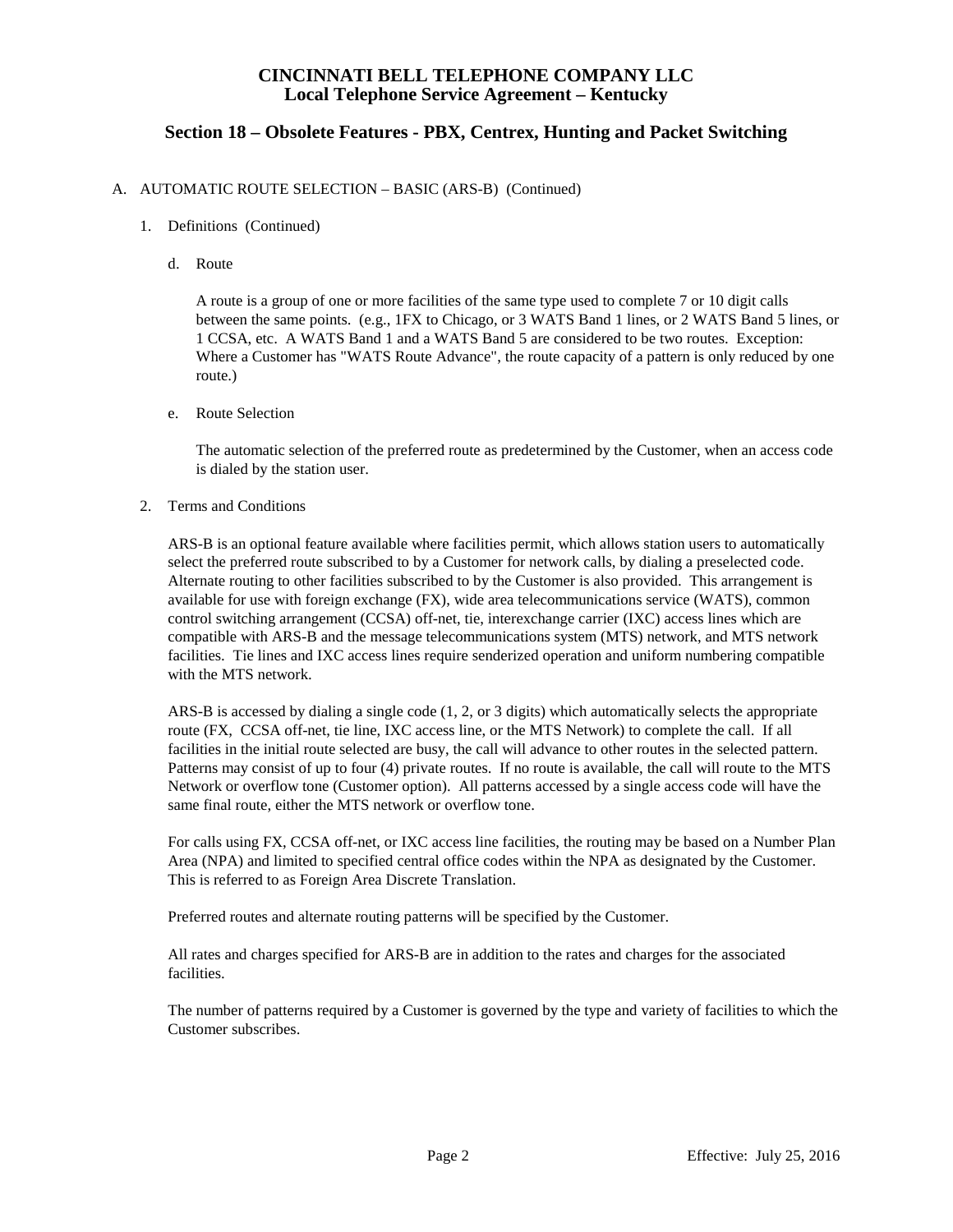# **Section 18 – Obsolete Features - PBX, Centrex, Hunting and Packet Switching**

### A. AUTOMATIC ROUTE SELECTION – BASIC (ARS-B) (Continued)

#### 1. Terms and Conditions (Continued)

A single rate per facility will apply regardless of the number of patterns having access to that facility. The monthly rate specified is applicable to each facility available to the patterns.

Patterns without final route to the MTS network may be offered only if a Customer subscribes to a sufficient number of facilities which, in the judgment of the Company, provide an adequate level of service so as to avoid interfering with the service of others or to prevent others from making or receiving calls over their telecommunications service.

Where a route is used in one pattern, only one translation may be provided per pattern. Where a route is used in two or more patterns, one translation per pattern may be provided subject to the appropriate charges in this section of the Agreement. Where central office code translation is required for more than one number plan area per single facility group or route, rates and charges apply for each number plan area translated.

A group of patterns may have either the MTS network or overflow tone as a final route. A combination of both within the same pattern group, that is, a group of patterns accessed by one code, is not permitted. Dial "9" may be used as an access code only if the patterns accessed have the MTS network as a final route.

Where toll-restricted service lines have access to ARS-B patterns with final route to the MTS network, apply the rate and charge as specified for patterns with overflow to tone in lieu of the rate and charge specified for final route to the MTS Network.

ARS-B is offered only to customers served from central offices equipped to furnish this feature, where facilities permit.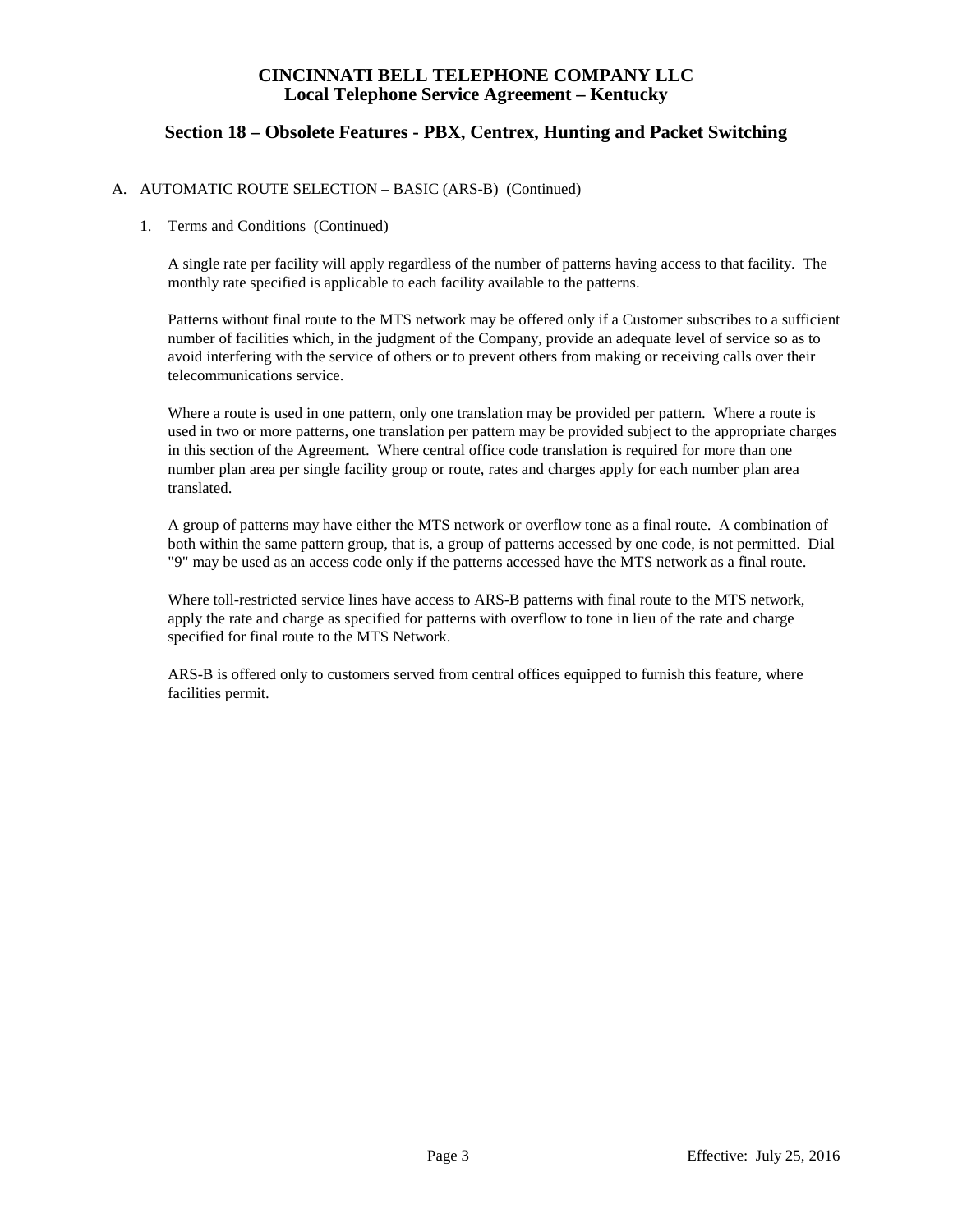# **Section 18 – Obsolete Features - PBX, Centrex, Hunting and Packet Switching**

## A. AUTOMATIC ROUTE SELECTION – BASIC (ARS-B) (Continued)

2. Rates and Charges

|                                                                            | Initial<br>Charge | Monthly<br>Rate | <u>USOC</u>     |
|----------------------------------------------------------------------------|-------------------|-----------------|-----------------|
| Common Equipment                                                           |                   |                 |                 |
| Per customer group (Per ESS Switching<br>Equipment, per access code)       | 900.00            | 125.00          | <b>ART</b>      |
| <b>Route Selection Patterns</b>                                            |                   |                 |                 |
| Per facility terminated in patterns                                        | 1.75              | 4.75            | AR <sub>5</sub> |
| By Number Plan Area code only,<br>with final route:                        |                   |                 |                 |
| to the MTS Network, per<br>pattern, each (Note)                            | 200.00            | 8.50            | AR <sub>9</sub> |
| to overflow tone, per<br>pattern, each                                     | 200.00            | 38.50           | ARG             |
| By Number Plan Area code and<br>central office codes, with final<br>route: |                   |                 |                 |
| to the MTS Network, per<br>pattern, each (Note)                            | 285.00            | 15.00           | <b>ARH</b>      |
| to overflow tone, per<br>pattern, each                                     | 285.00            | 44.00           | <b>ARK</b>      |

Note: Where service lines equipped for toll restriction access a pattern, apply the rate and charge as specified for USOC ARG or ARK.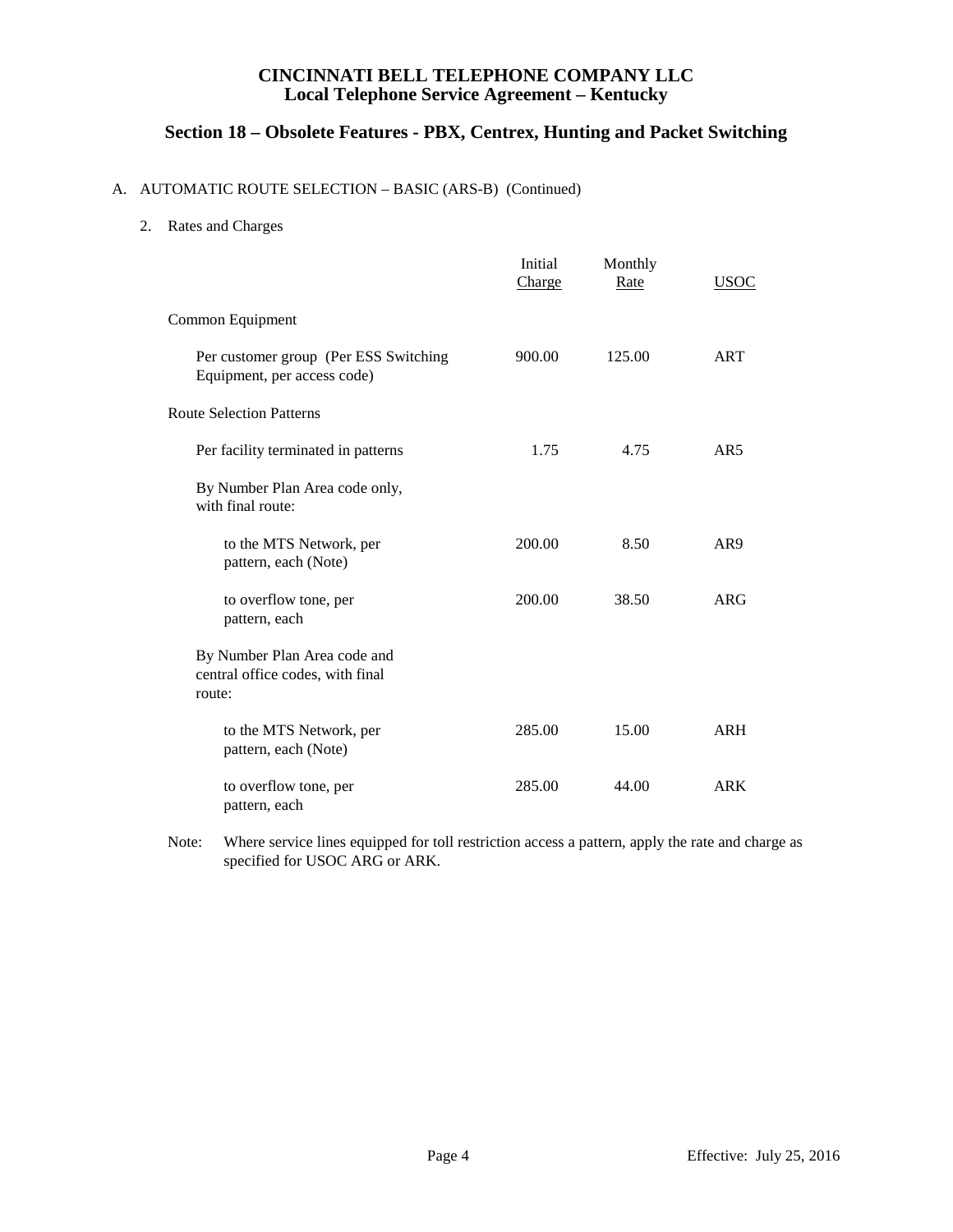# **Section 18 – Obsolete Features - PBX, Centrex, Hunting and Packet Switching**

# A. AUTOMATIC ROUTE SELECTION – BASIC (ARS-B) (Continued)

| 2. |  |  |  | Rates and Charges (Continued) |  |
|----|--|--|--|-------------------------------|--|
|----|--|--|--|-------------------------------|--|

| <b>Additions and Changes</b>                                                                                                   | <b>Initial Charge</b> |
|--------------------------------------------------------------------------------------------------------------------------------|-----------------------|
| Additions, deletions or changes of routes in existing patterns,<br>per pattern (each WATS band is treated as a separate route) | 200.00                |
| Addition or deletion of a facility to an existing route                                                                        | 1.75                  |
| Additions or changes in NPA or central office code routing,<br>per route (each WATS band is treated as a separate route)       | 285.00                |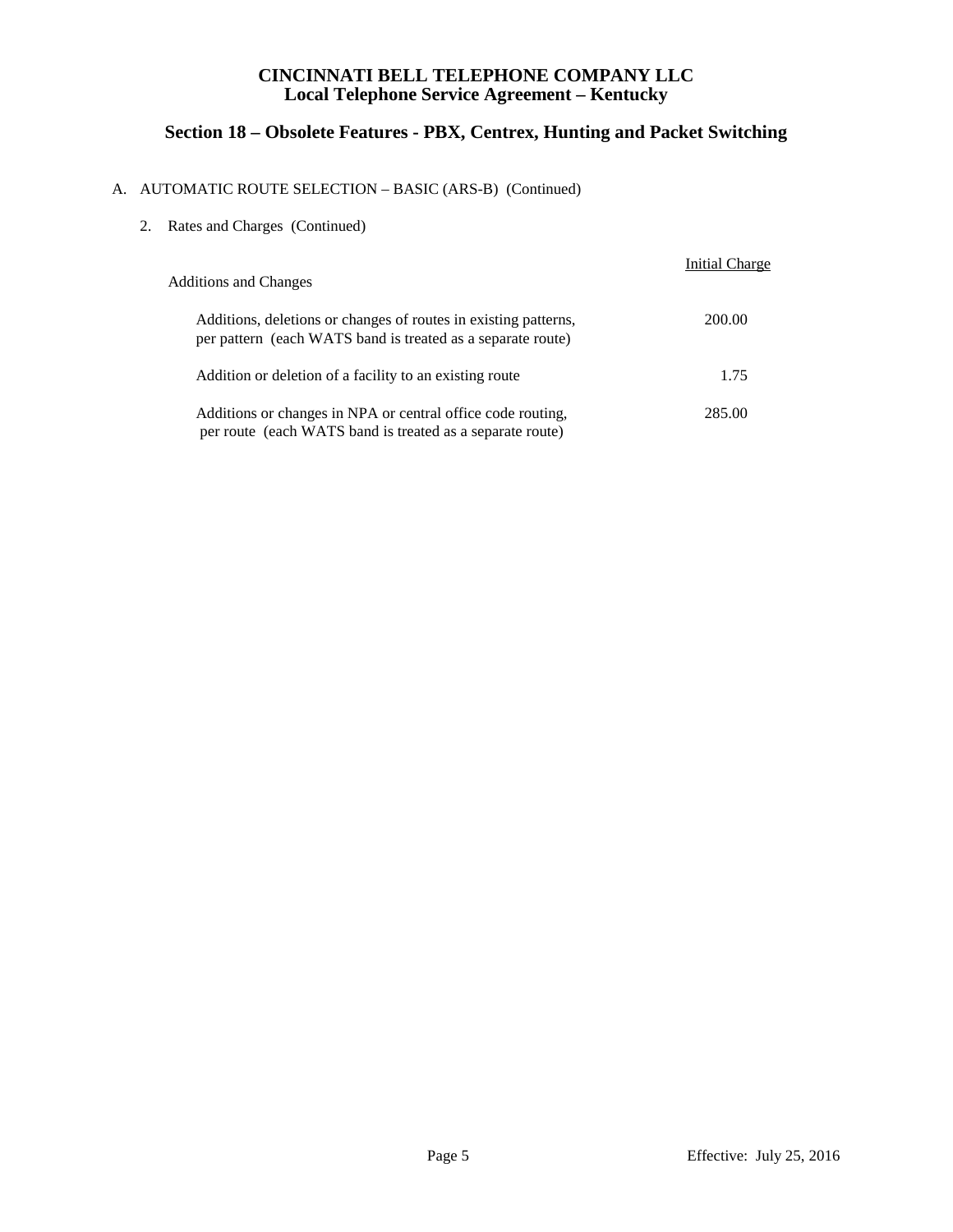# **Section 18 – Obsolete Features - PBX, Centrex, Hunting and Packet Switching**

#### B. KEY EQUIVALENT FEATURES

- 1. Definitions
	- a. Automatic Callback

A service line user who attempts an intercommunicating call to a busy service line will be automatically connected to that line when both the called and calling lines are later idle.

b. Call Forwarding - Busy Line

When certain types of non-intercom calls are originated to a busy service line, the calls are routed to the attendant or a designated service line within the same system.

c. Call Forwarding - Busy Line, Intragroup

When certain types of non-intercom and intercom calls are originated to a busy service line, the calls are routed to the attendant or a designated service line within the same system.

d. Call Forwarding - Don't Answer

When certain types of non-intercom calls which have been originated to a service line are not answered within a prescribed time interval which is dependent upon the arrangement of the serving central office equipment, the calls are forwarded to the attendant or a designated service line within the same system.

e. Call Forwarding - Don't Answer, Intragroup

When certain types of non-intercom and intercom calls which have been originated to a service line are not answered within a prescribed time interval which is dependent upon the arrangement of the serving central office equipment, the calls are forwarded to the attendant or a designated service line within the same system.

f. Call Forwarding Over Private Facilities

A service line user may establish automatic routing of incoming calls designated for that line to a specific private facility when the private facility is terminated in the user's system. As used in this section, the term "private facility" applies to CCSA, EPSCS, ETS, FX, and tie lines arranged for senderized operation, and the local and toll message network.

g. Call Forwarding - Variable

A station or station set (telephone) user or the attendant may establish automatic routing of certain incoming calls destined for that service line to another service line selected by the user, or to the attendant in the same system.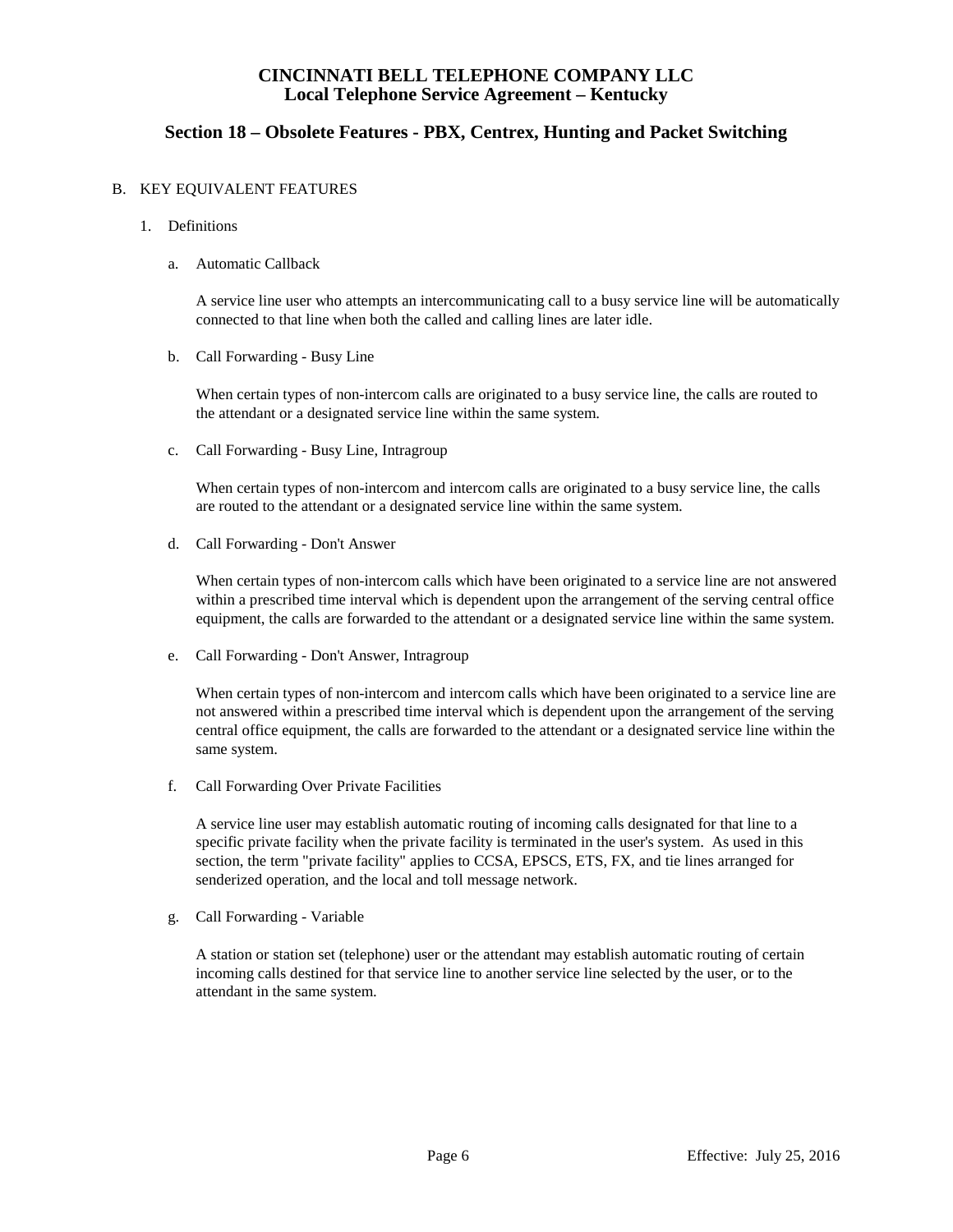# **Section 18 – Obsolete Features - PBX, Centrex, Hunting and Packet Switching**

#### B. KEY EQUIVALENT FEATURES (Continued)

- 1. Definitions (Continued)
	- 8. Call Forwarding Variable, Outside

A station or station set (telephone) user or the attendant may establish the automatic routing of certain incoming calls destined for that service line to another service line selected by the user or to the attendant in the same system; or the user may establish the automatic routing to a number outside the system.

h. Call Hold

A station or station set (telephone) user may usually place any established call involving his or her service line on hold by operating the switchhook and dialing a preset code.

i. Caller ID

Displays the telephone number of the caller after the first ring.

j. Call Pickup

A station or station set (telephone) user may answer calls directed to another service line within the same call pickup group by dialing a preset code.

k. Call Transfer - Unlimited

A station or station set (telephone) user can transfer any established call (incoming, outgoing or intrasystem) to another service line within the same system without assistance from the attendant. This is accomplished by hanging up after utilizing consultation hold and/or add-on, which are integral parts of Call Transfer.

l. Call Transfer - Outside

A station or station set (telephone) user can transfer any established call (incoming, outgoing or intrasystem) to another service line within the same system without assistance from the attendant. This is accomplished by hanging up after utilizing consultation hold and/or add-on, which are integral parts of Call Transfer. A station or station set (telephone) user may also employ add-on and/or consultation hold for any established external call, but cannot transfer the call to another external call.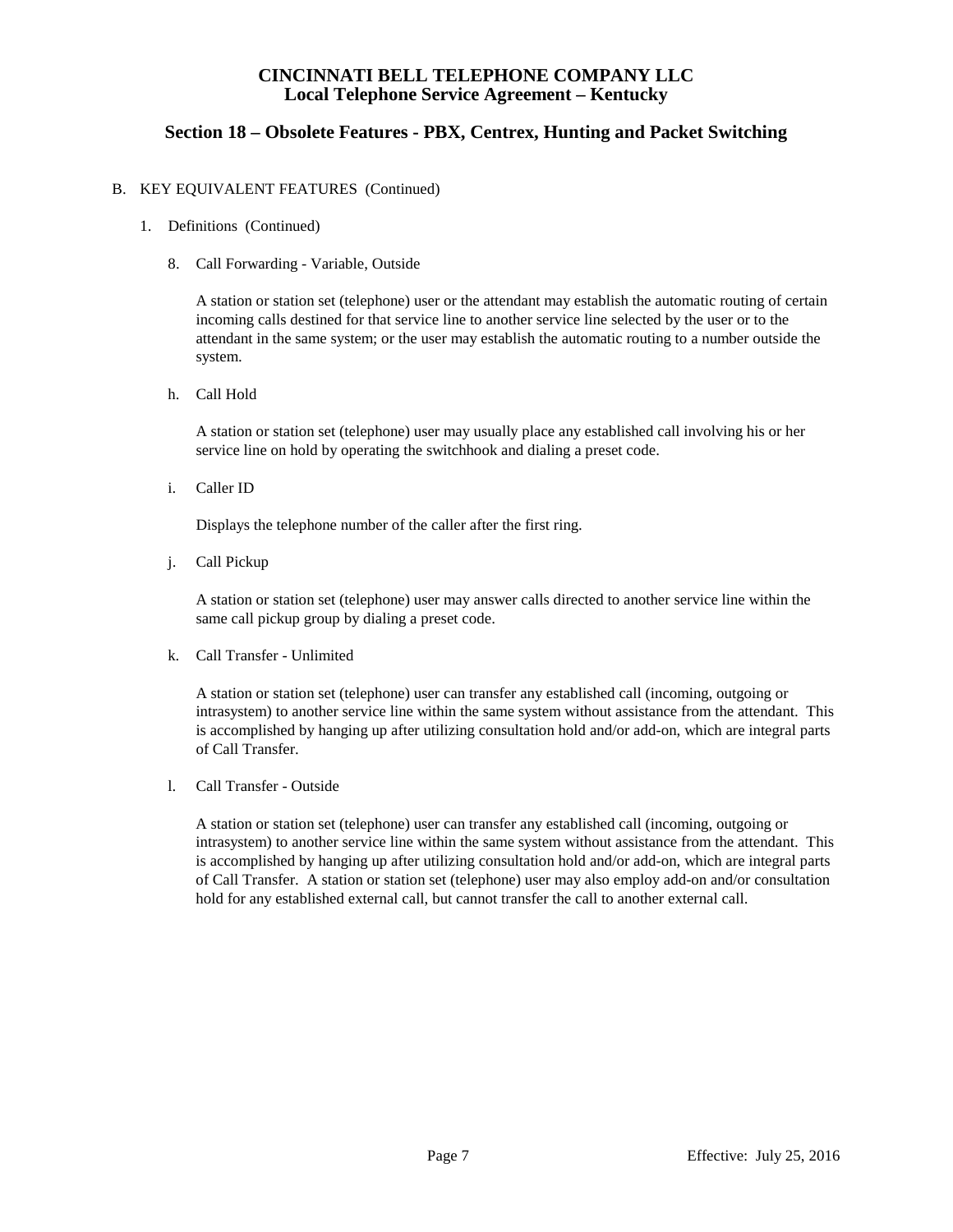# **Section 18 – Obsolete Features - PBX, Centrex, Hunting and Packet Switching**

#### B. KEY EQUIVALENT FEATURES (Continued)

- 1. Definitions (Continued)
	- m. Call Waiting Originating

When a called service line in the same system is busy, the calling service line will cause an audible tone to be transmitted, indicating a call is waiting.

n. Call Waiting - Terminating

When a service line is busy, the user will receive an audible tone to indicate that a non-intercom call is waiting.

o. Call Waiting - Terminating, Intragroup

When a service line is busy, the user will receive an audible tone to indicate that either a non-intercom or an intercom call is waiting.

p. Calling Name and Number

On incoming calls, provides for the delivery of the listed name and telephone number associated with the calling party. Information may be displayed on a customer-provided display device attached to the subscriber's line or telephone set. Based on the current technology of the network, the name and telephone number of the calling party may be truncated. This service is not available for electronic or ISDN lines.

q. Dial Call Waiting

When a called service line in the same system is busy, the calling service line user can cause an audible tone to be transmitted to indicate a call is waiting , by dialing a preset code.

r. Directed Call Pickup

Any station or station set (telephone) user can intercept a call which has been answered or is ringing at another service line, provided the called service line is equipped, by dialing a preset code.

s. Directed Call Pickup - Non-Barge-In

Any station or station set (telephone ) user may, by selecting a line equipped with this feature and by dialing a preset code, intercept a call which is ringing at another service line, provided the called service line is included in a Call Pick-up Group.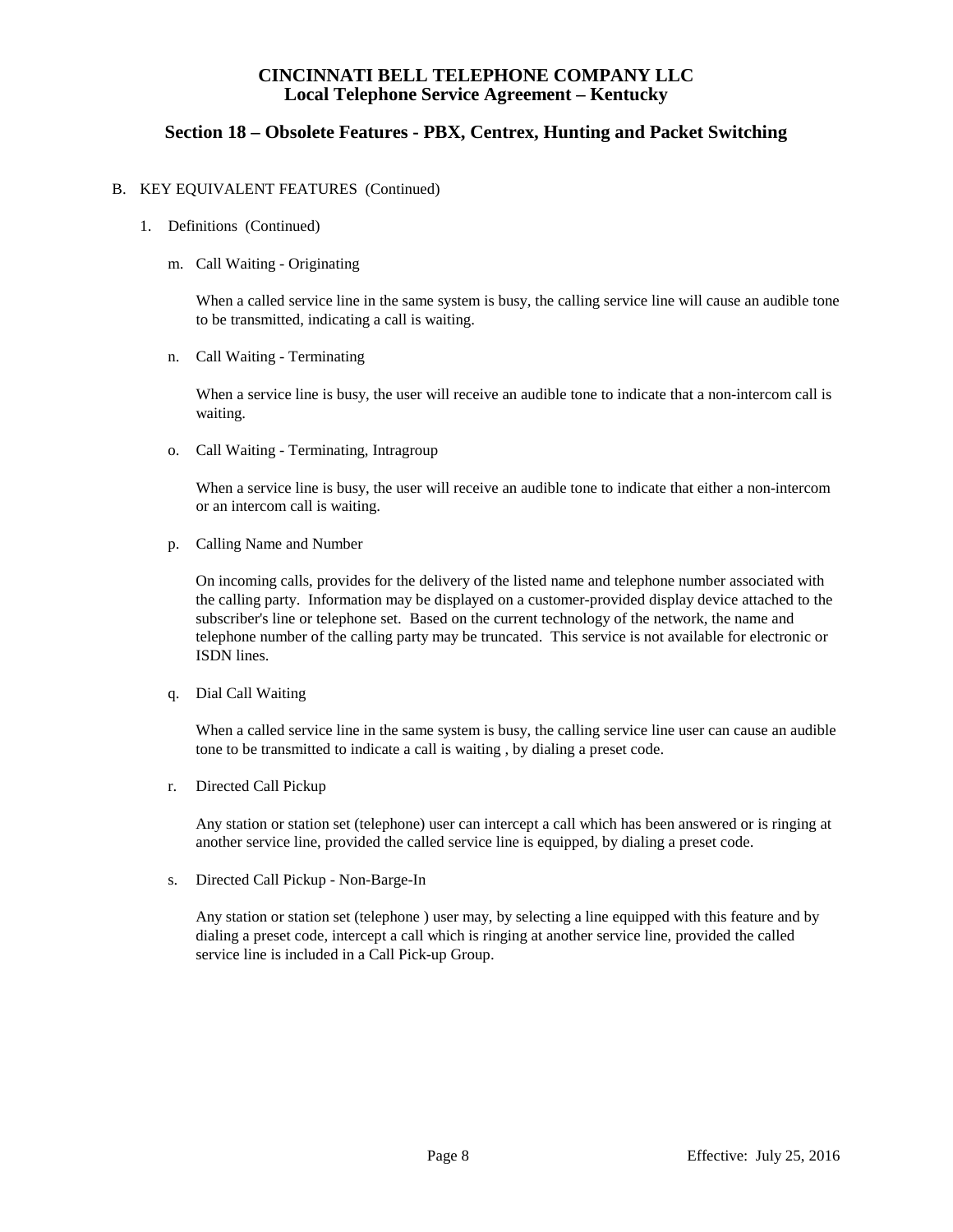# **Section 18 – Obsolete Features - PBX, Centrex, Hunting and Packet Switching**

#### B. KEY EQUIVALENT FEATURES (Continued)

- 1. Definitions (Continued)
	- t. Distinctive Ringing and Call Waiting Tone

This feature allows a service line user to determine the type of incoming call before answering it by associating a distinctive ringing pattern or distinctive call waiting tone pattern with the particular call type.

u. Reminder Ring

This feature provides a distinctive ringing signal on a service line at the time a call is forwarded, whenever the service line is equipped with Call Forwarding--Variable or Call Forwarding Over Private Facilities and the call forwarding feature is activated.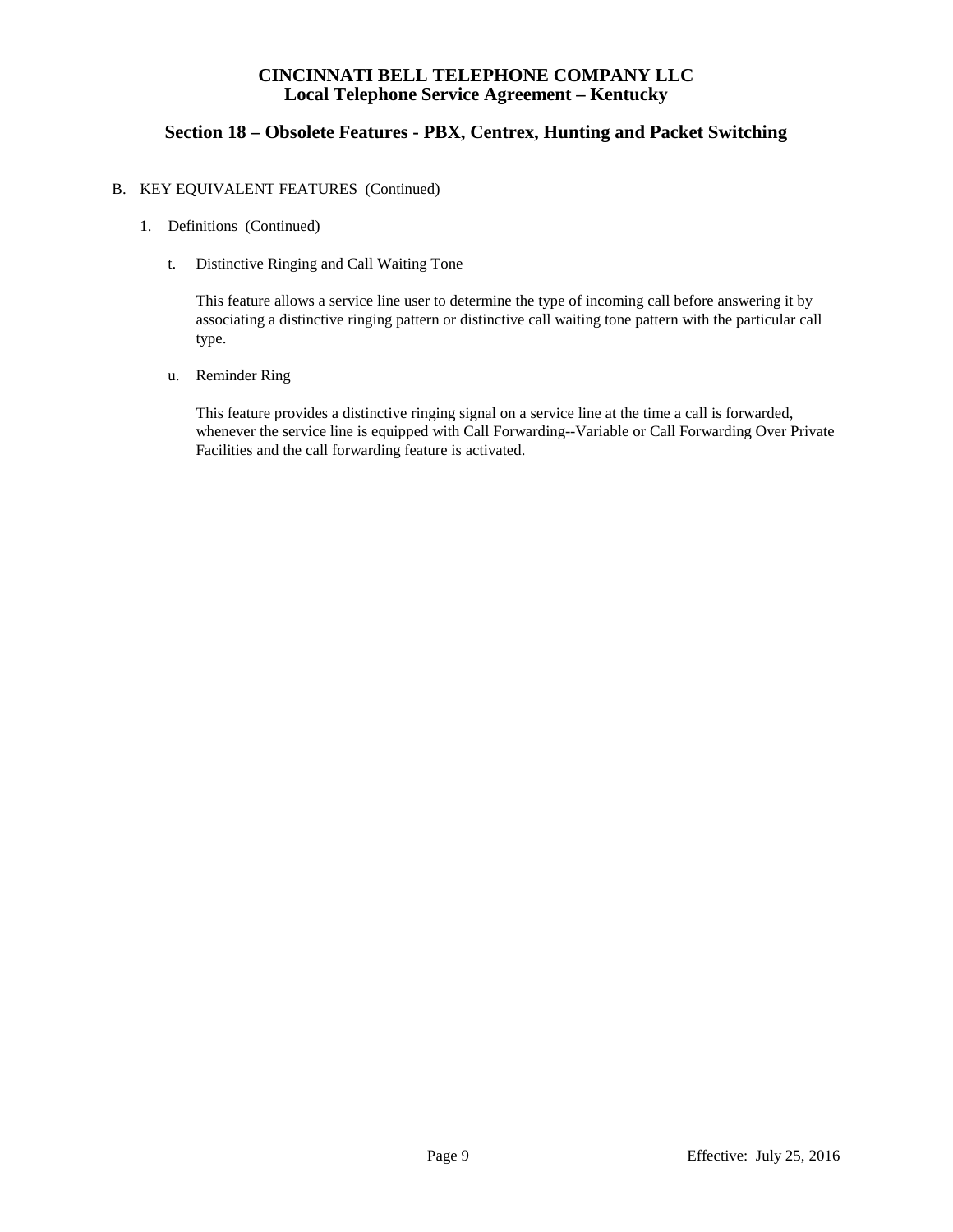## **Section 18 – Obsolete Features - PBX, Centrex, Hunting and Packet Switching**

### B. KEY EQUIVALENT FEATURES (Continued)

#### 2. Terms and Conditions

Key Equivalent Features are optional features which can effectively perform functions traditionally provided by key equipment when used in certain combinations. However, most of these features can be provided independently of each other. Examples of such features include Call Hold and Call Pickup.

. The Call Hold and/or Call Pickup feature is common to each service line in a multiline hunt group. Consequently, rates and charges specified for these features apply to each service line in the same multiline hunt group.

Call Waiting - Terminating and Call Forwarding - Busy Line are mutually exclusive on the same line.

Lines arranged for both Call Forwarding - Busy Line and Call Forwarding - Don't Answer must forward to the same designated line. At the time a service line is initially equipped for Call Forwarding - Don't Answer, it will be arranged for a predetermined number of ringing cycles to be completed before the incoming call is forwarded.

Calls forwarded to lines outside the system can be subject to local and toll message charges. These calls are also subject to transmission limitations.

The Call Hold feature can be provided only on service lines equipped with the Call Transfer feature.

Equipping any service line with Call Transfer - Unlimited or Outside will require all service lines within the same system or group also to be equipped. Call Transfer - Unlimited or Outside cannot be provided on a service line unless the line is also equipped with Call Transfer - Individual.

Equipping any service line with Call Waiting - Terminating, Intragroup will require all service lines within the same system or group that are equipped with Call Waiting - Terminating also to be equipped with Call Waiting - Terminating, Intragroup.

When Call Forwarding - Variable, Outside is provided on any service line within the same system or group, all service lines within the same system or group equipped with Call Forwarding--Variable must be equipped for Call Forwarding - Variable, Outside.

Automatic Callback is only operational for intercommunication calls between service lines served by the same customer group. Only one Automatic Callback request is permitted on the calling and called service lines at one time. Once requested, it will remain active for a period not to exceed 30 minutes unless deactivated by the calling service line.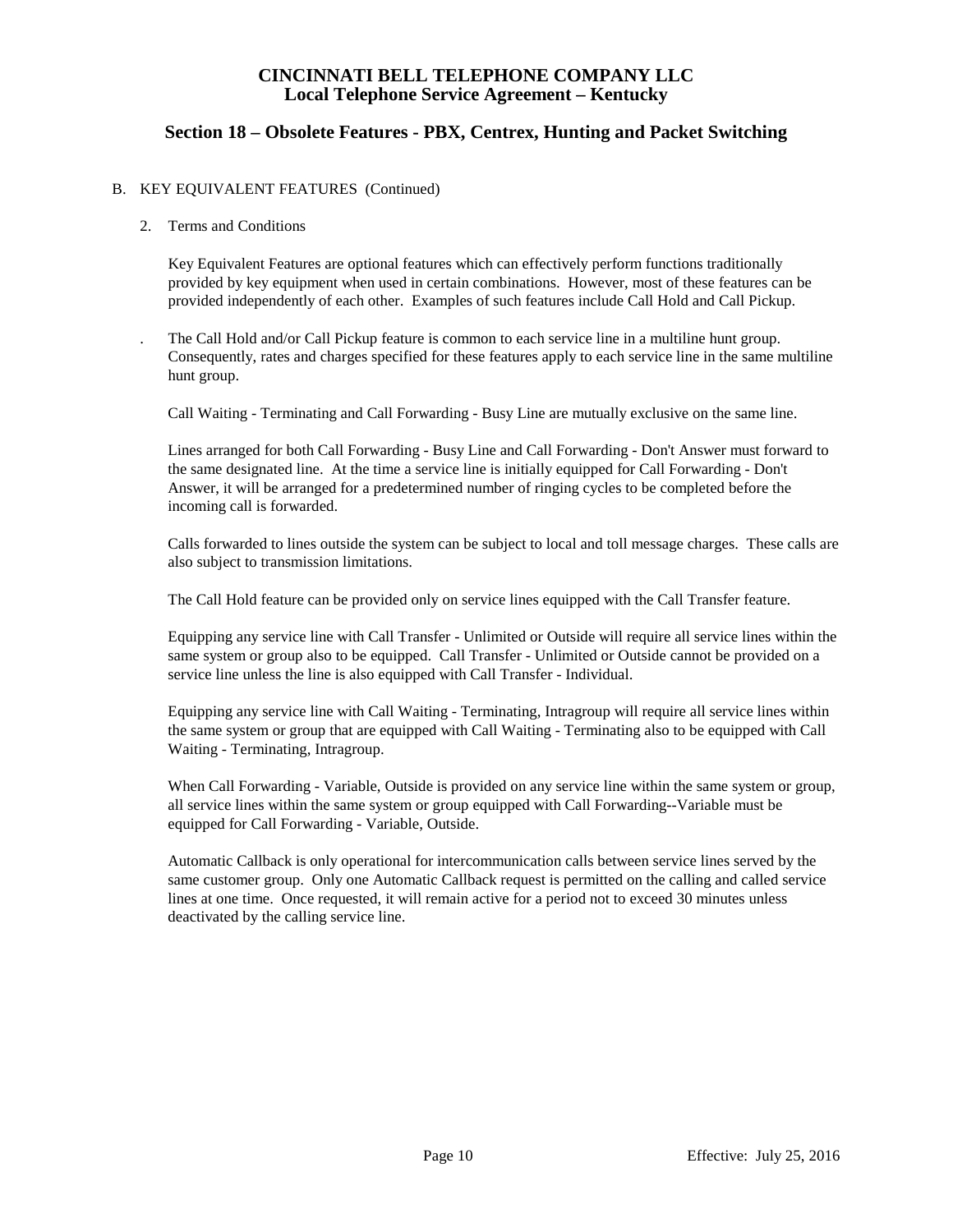# **Section 18 – Obsolete Features - PBX, Centrex, Hunting and Packet Switching**

### B. KEY EQUIVALENT FEATURES (Continued)

#### 2. Terms and Conditions (Continued)

The Call Forwarding Over Private Facilities routing of calls to FX and CCSA network access lines requires special central office modification. Initially, this optional service feature will not be available for the routing of calls via any facility, Automatic Route Selection pattern, or switching service network involving FX. When the central office equipment is subsequently modified, the routing will be made available to the Customer at no additional charge.

The Call Forwarding Over Private Facilities routing of calls to Enhanced Private Switched Communications Service (EPSCS) and Electronic Tandem Switching (ETS) requires special central office modifications separate from the modification specified above. Initially, this optional service feature will not be available for the routing of calls via EPSCS and ETS. When the central office equipment is subsequently modified, the routing will be made available to the Customer at no additional charge.

Incoming local and toll message network and inward WATS calls to service lines arranged for Call Forwarding Over Private Facilities routing are subject to the appropriate charges for such calls and a common recorded announcement is furnished to inform the caller that the call is being forwarded.

Calls forwarded to the local and toll message network and WATS are subject to the appropriate charges for such calls.

When the Attendant Control of Facilities optional service arrangement has been activated, so that calls routed to a specific private facility by the Call Forwarding Over Private Facilities feature are denied, access, those calls will be routed instead to a common recorded announcement which refers the caller to the system's attendant.

When Reminder Ring is requested to be added to a service line and the line is or will be equipped with Call Forwarding -Variable or Call Forwarding Over Private Facilities, the initial charge as specified in "Rates and Charges" following applies per service line affected.

Distinctive Ringing and Call Waiting Tone are furnished in different classes which permit service line users to identify the source of calls. These three classes identify:

Class Call Source A Intercommunication B Direct Inward Dialed local and toll Attendant completed CCSA access line Tie line C Preemptible SCAN access line Dial Call Waiting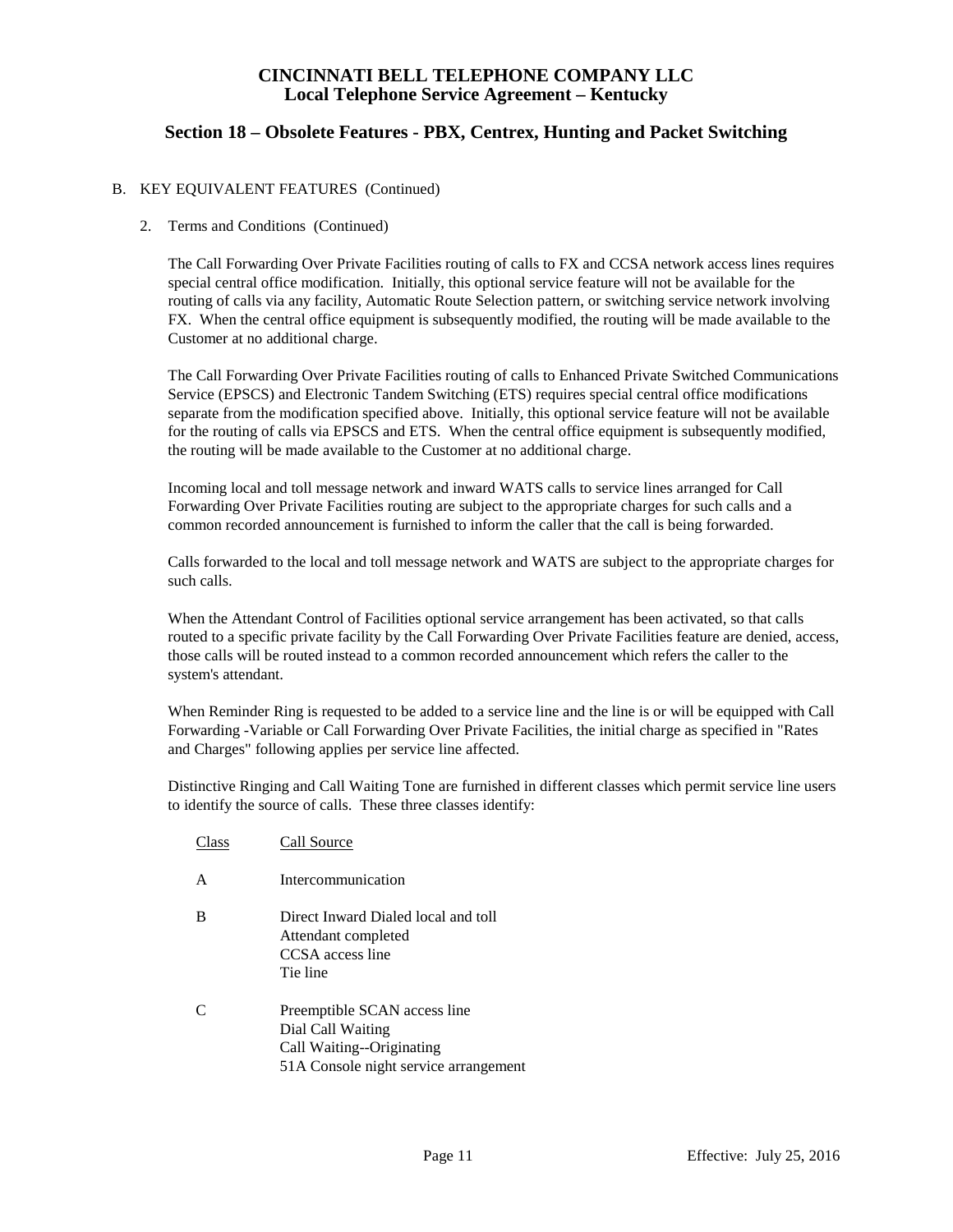## **Section 18 – Obsolete Features - PBX, Centrex, Hunting and Packet Switching**

### B. KEY EQUIVALENT FEATURES (Continued)

#### 2. Terms and Conditions (Continued)

Distinctive ringing is furnished to indicate the source of calls to idle service lines. Distinctive tone is furnished to indicate the source of calls to busy service lines equipped for Call Waiting optional service features.

A distinctive ringtone is furnished to each class and is used to identify all call sources within each class.

Class A ringtone is not furnished separately and is included at no additional charge to service lines arranged for Class B ringtone. Class C ringtone may be furnished separately or in association with Class B ringtone.

Class C tone associated with Call Waiting - Originating or Dial Call Waiting will only be provided where all service lines in the same Customer group are commonly arranged for Class C tone.

Where a Customer's system is equipped with a 51A Console and is arranged for Class B ringtone, Class C ringing will be provided at no additional charge to identify night service arrangement extended calls to service lines.

Caller ID is available for customers with Centrex Service. This feature will only be available from appropriately equipped Central Offices. This feature will not be included in any current Custom Calling discounts.

Calling Name and Number will deliver the calling party's name and number information, except when the calling party name and/or number is not accessible to the network because of where the call originates or when the calling party invokes a per call or per line blocking feature which prevents the name and/or telephone number from being passed.

The Calling Name and Number Customer will be responsible for the provision of the display device which shows the calling party's name and telephone. The installation, repair and technical capability of the device in functioning with Calling Name and Number will be the responsibility of the Customer. The Company assumes no liability and will be held harmless for any incompatibility of this equipment to perform satisfactory with network features associated with this service.

All features are furnished subject to the availability of facilities and capacity.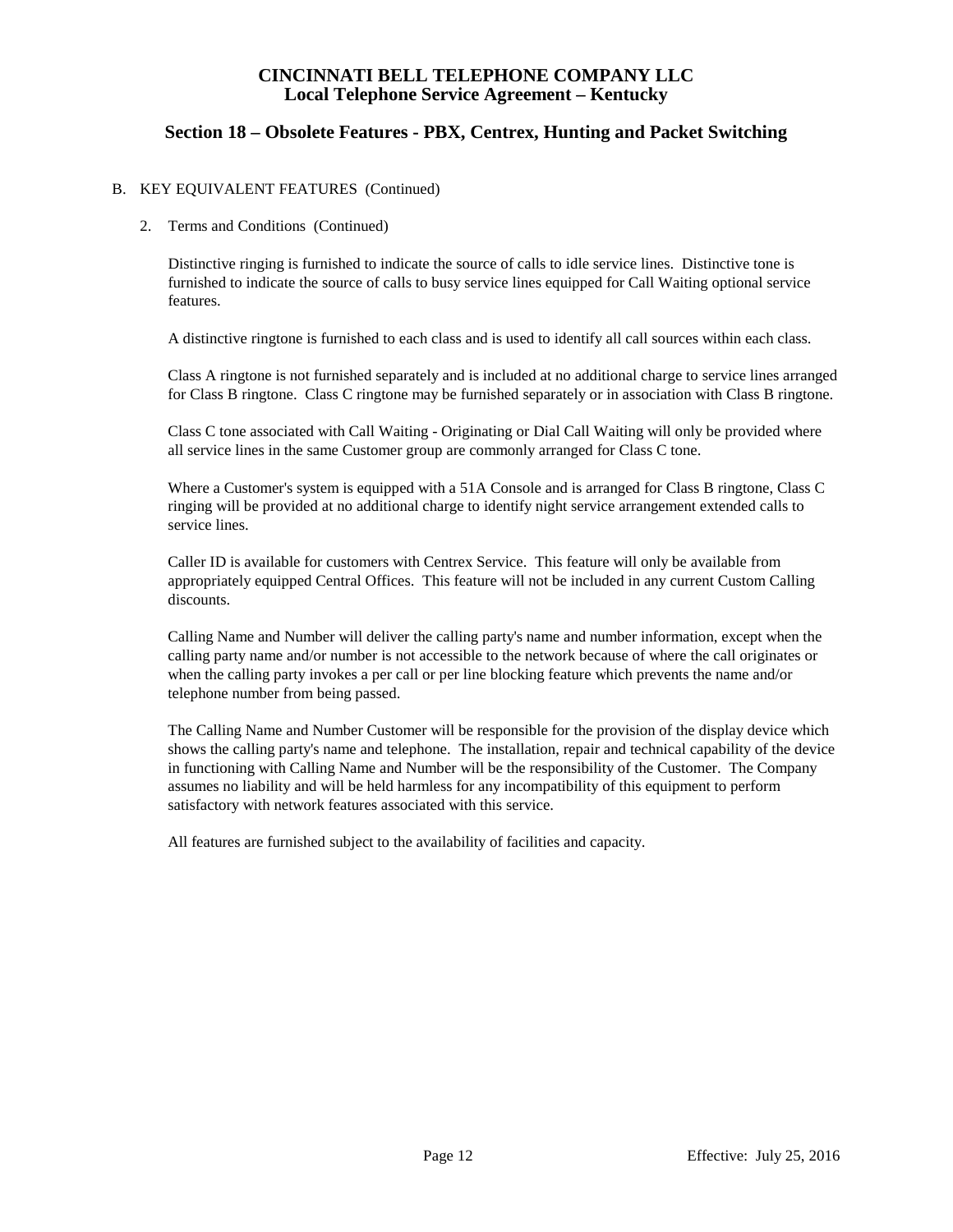# **Section 18 – Obsolete Features - PBX, Centrex, Hunting and Packet Switching**

# B. KEY EQUIVALENT FEATURES (Continued)

#### 3. Rates and Charges

|                                                     | Service<br>Establishment<br>Charge | Initial<br>Charge | Monthly<br>Rate | <b>USOC</b>               |
|-----------------------------------------------------|------------------------------------|-------------------|-----------------|---------------------------|
| <b>Automatic Callback</b>                           |                                    |                   |                 |                           |
| Common equipment, per<br>system                     | 500.00                             | 60.00             | 42.00           | <b>ACY</b>                |
| Per service line equipped                           | ---                                | 4.00              | 0.80            | <b>SAK</b>                |
| Call Forwarding                                     |                                    |                   |                 |                           |
| Busy line, per line                                 | ---                                | 6.00              | 0.55            | E <sub>6</sub> G<br>E6GNC |
| Busy line, intragroup,<br>per line                  | ---                                | 6.00              | 0.55            | E <sub>6</sub> G<br>E6GUR |
| Don't answer, per line                              | ---                                | 6.00              | 0.95            | E9G<br>E9GNC              |
| Don't answer, intragroup,<br>per line               | ---                                | 6.00              | 0.95            | E9G<br>E9GUR              |
| Busy line and don't answer,<br>per line             | $---$                              | 6.00              | 1.10            | <b>E5ENC</b>              |
| Busy line and don't answer,<br>intragroup, per line | ---                                | 6.00              | 1.10            | <b>E5EUR</b>              |
| Call Forwarding over private facilities             |                                    |                   |                 |                           |
| Common equipment<br>per system                      | 435.00                             | 61.10             | 130.00          | EAY                       |
| Per service line<br>equipped                        | ---                                | 3.50              | 5.50            | EAP                       |
| Variable, per line                                  | $---$                              | 6.00              | 1.10            | <b>EAT</b>                |
| Variable, outside, per line                         | $30.00*$                           | 6.00              | 1.35            | E40                       |
| $\cdot$ $\cdot$                                     |                                    |                   |                 |                           |

\* Applies once per system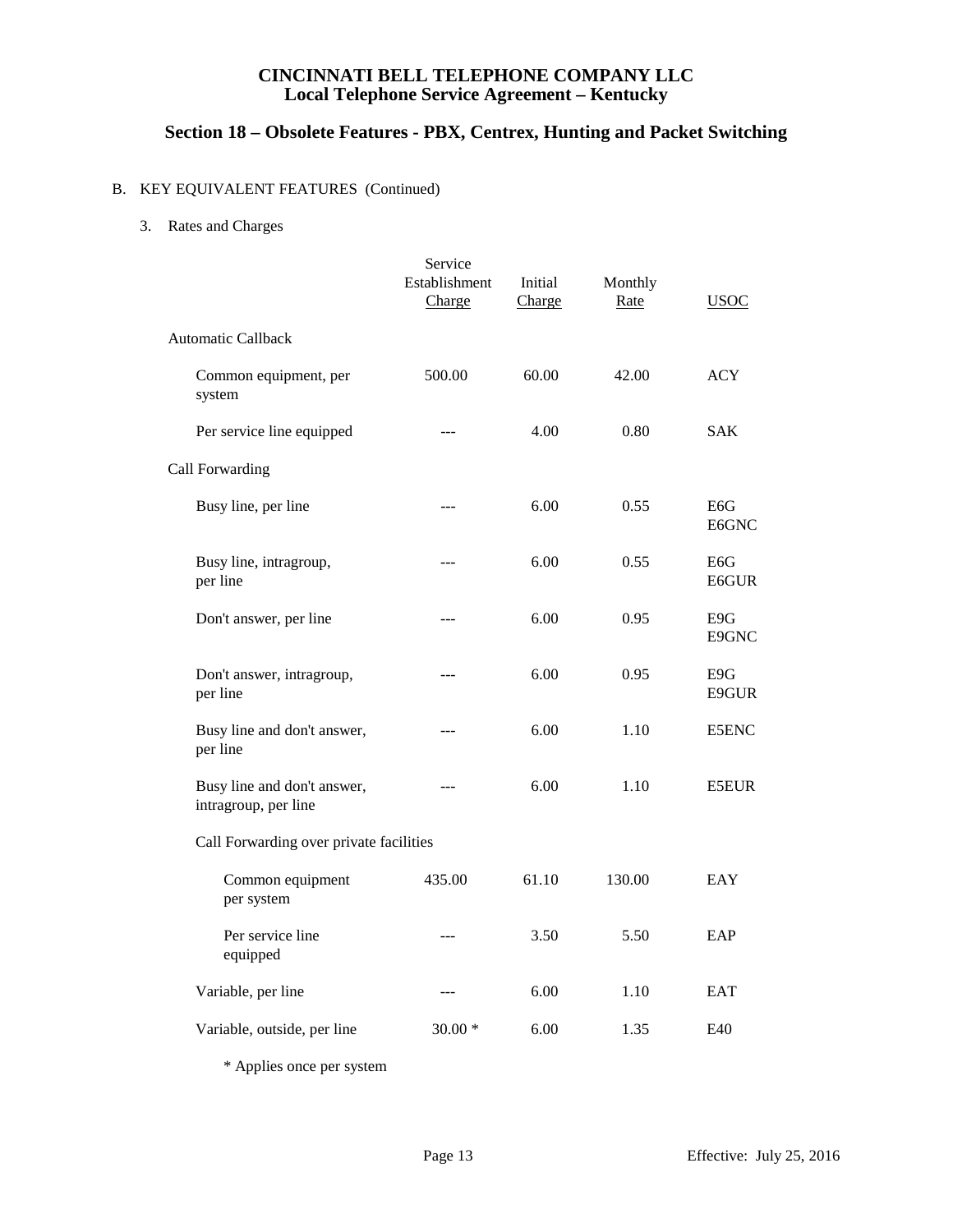# **Section 18 – Obsolete Features - PBX, Centrex, Hunting and Packet Switching**

# B. KEY EQUIVALENT FEATURES (Continued)

#### 3. Rates and Charges (Continued)

|                                                  | Service                 |                   |                 |                  |
|--------------------------------------------------|-------------------------|-------------------|-----------------|------------------|
|                                                  | Establishment<br>Charge | Initial<br>Charge | Monthly<br>Rate | <b>USOC</b>      |
| Call Hold, per line                              | ---                     | 6.00              | 1.70            | EAB              |
| Call Pickup, per Call Pickup<br>Group            |                         | 1.60              | 1.40            | E3N              |
| Call pickup, per line                            | ---                     | 6.00              | 0.65            | E3P              |
| Directed call pickup, per line                   |                         | 6.00              | 1.70            | <b>DMA</b>       |
| Call Transfer                                    |                         |                   |                 |                  |
| Unlimited, per line                              |                         | 1.60              | 0.40            | E2H              |
| Outside, per line                                | $30.00*$                | 1.60              | 0.55            | E9A              |
| * Applies once per system                        |                         |                   |                 |                  |
| Call Waiting                                     |                         |                   |                 |                  |
| Terminating, per line                            | ---                     | 6.00              | 1.25            | <b>ESXNC</b>     |
| Terminating, intragroup,<br>per line             | $30.00*$                | 6.00              | 1.65            | E6N              |
| * Applies once per system                        |                         |                   |                 |                  |
| Originating, per line                            | ---                     | 6.00              | 1.95            | <b>ESZ</b>       |
| Dial, per line                                   |                         | 6.00              | 0.65            | E <sub>6</sub> C |
| Directed Call Pickup -<br>Non-Barge-In, per line |                         | 6.00              | 0.65            | E6D              |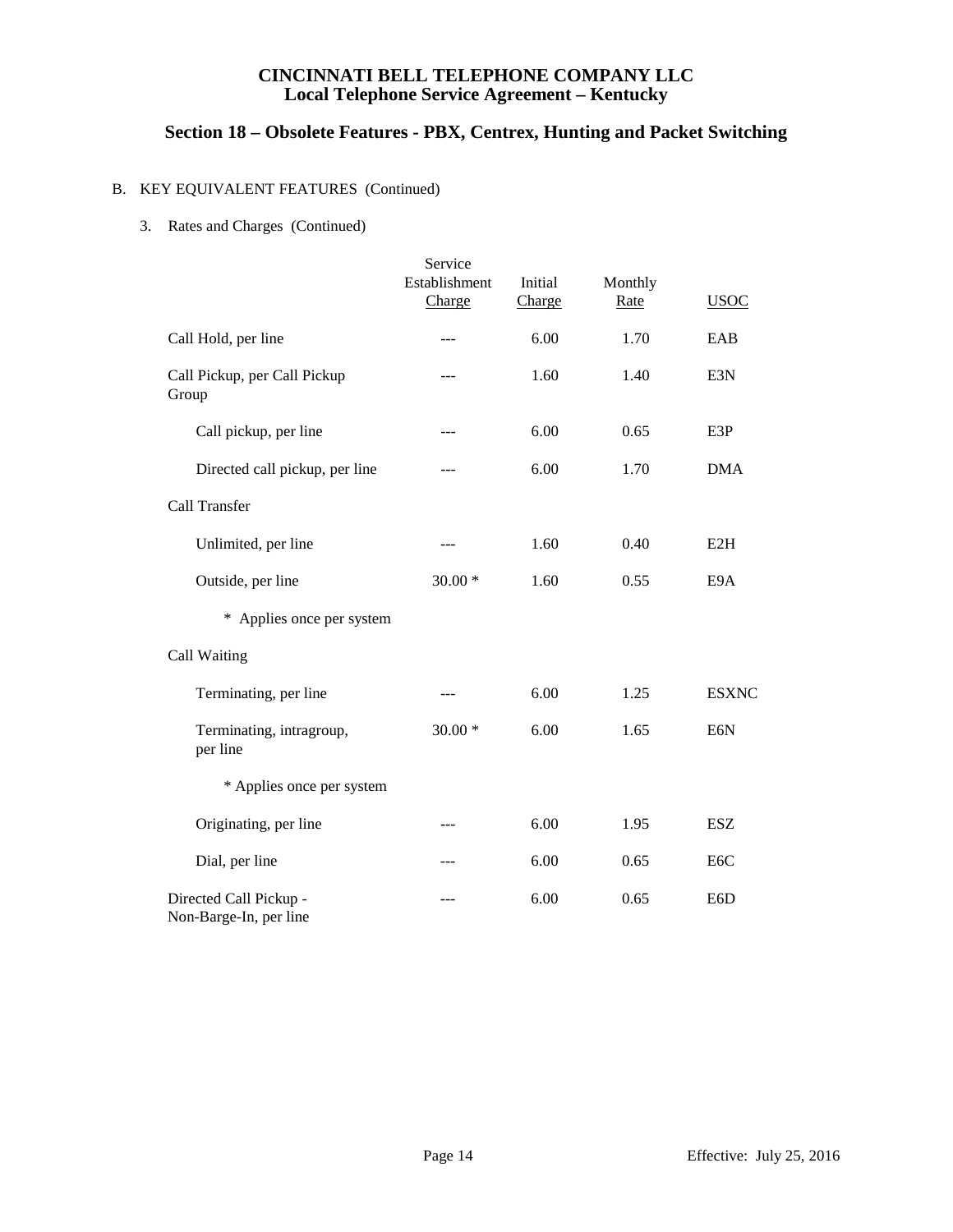# **Section 18 – Obsolete Features - PBX, Centrex, Hunting and Packet Switching**

# B. KEY EQUIVALENT FEATURES (Continued)

#### 3. Rates and Charges (Continued)

|                                                                                                                                                                                    | Service<br>Establishment<br>Charge | Initial<br>Charge | Monthly<br><b>Rate</b> | <u>USOC</u> |
|------------------------------------------------------------------------------------------------------------------------------------------------------------------------------------|------------------------------------|-------------------|------------------------|-------------|
| Distinctive Ringing and Call<br><b>Waiting Tone</b>                                                                                                                                |                                    |                   |                        |             |
| Common equipment for<br>either or both Class B and<br>C ringing/tone, per system                                                                                                   | 145.00                             | 100.00            | 45.00                  | <b>DRR</b>  |
| Class B ringing/tone, per<br>service line equipped                                                                                                                                 |                                    | 3.50              | 1.40                   | <b>BRT</b>  |
| Class C tone, per service<br>line equipped with Call<br>Waiting - Originating or<br>Dial Call Waiting                                                                              |                                    | 3.50              | 0.80                   | <b>ODT</b>  |
| Class C ringing/tone<br>per preemptible SCAN<br>access line terminal                                                                                                               |                                    | 3.50              | 0.80                   | <b>CCN</b>  |
| <b>Reminder Ring</b>                                                                                                                                                               |                                    |                   |                        |             |
| Furnished with the initial<br>installation of Call<br>Forwarding - Variable<br>or Call Forwarding Over<br>Private Facilities optional<br>service features                          |                                    |                   |                        |             |
| Furnished following the<br>initial installation of Call<br>Forwarding -Variable or<br>Call Forwarding Over<br>Private Facilities optional<br>service features, per service<br>line |                                    | 2.40              |                        |             |
| Caller ID                                                                                                                                                                          |                                    | 6.50              | 5.00                   | <b>NXD</b>  |
| Calling Name and Number                                                                                                                                                            |                                    | 6.50              | 7.00                   | <b>NXM</b>  |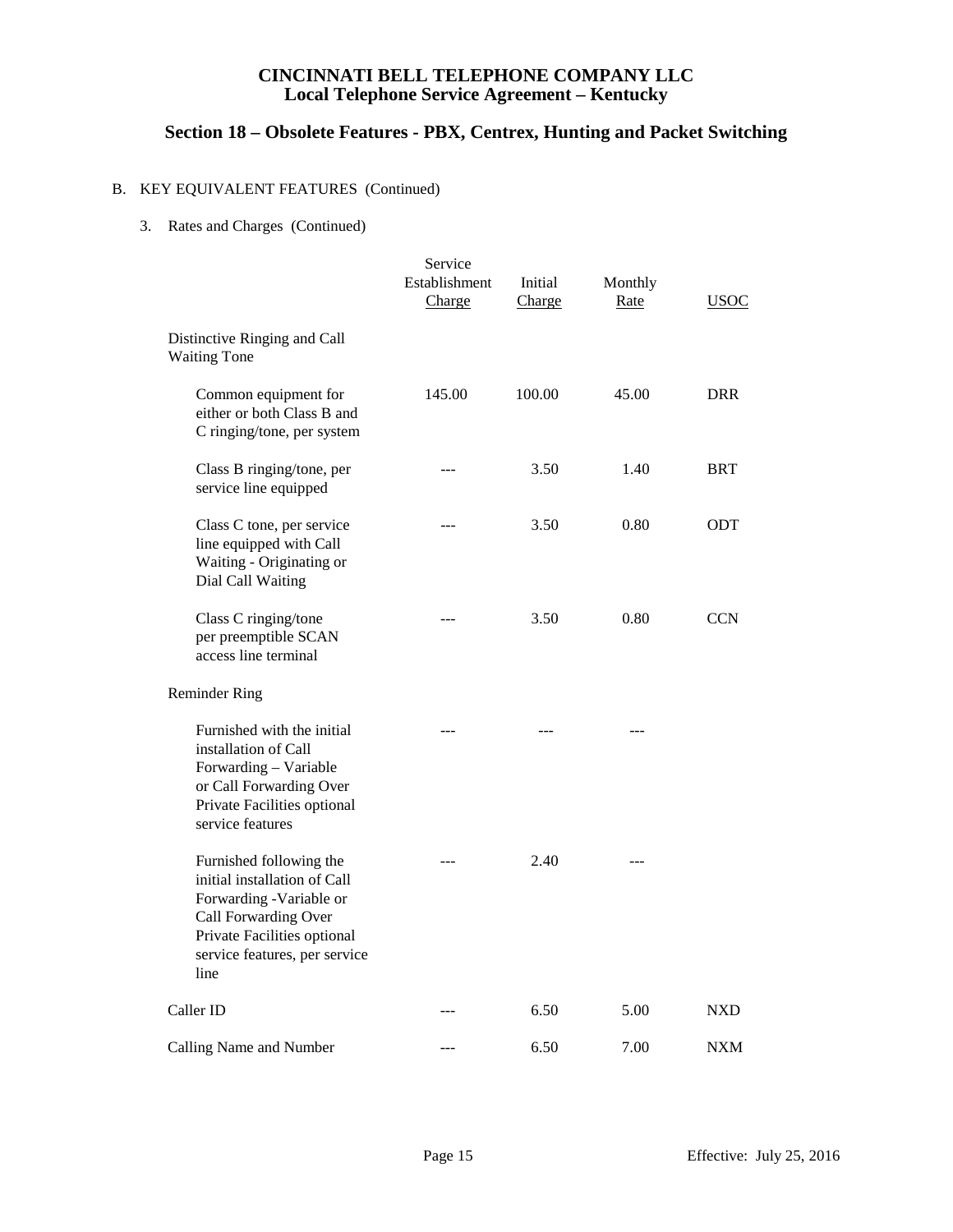# **Section 18 – Obsolete Features - PBX, Centrex, Hunting and Packet Switching**

#### C. PUBLIC PACKET SWITCHED NETWORK SERVICES

- 1. Definitions
	- a. CCITT

Consultative Committee for International Telephone and Telegraph. An international advisory committee set up under United Nations sponsorship to recommend standards for international communications.

b. Character

An alphanumeric or symbolic unit (e.g., A-Z, 0-9, etc.) represented by 8 bits of data.

c. Concentrator

A Public Packet Switched Network component which performs various routing and switching functions.

d Kilosegment

One thousand segments.

e. Logical Channel

A transmission path within the packet switching network.

f. Network

The integrated communications facilities utilized by the Company in providing its public packet switched data communications service and which are comprised of packet switching and network access equipment.

g. Network Address

Numeric character sequence used to identify the originating and terminating locations of each virtual circuit made within the network.

h. Network User Identification (NUI)

A numeric character sequence, defined by the Company, as a personal identification code for users to access the Public Packet Switched Network. This option is used to establish a local billing record.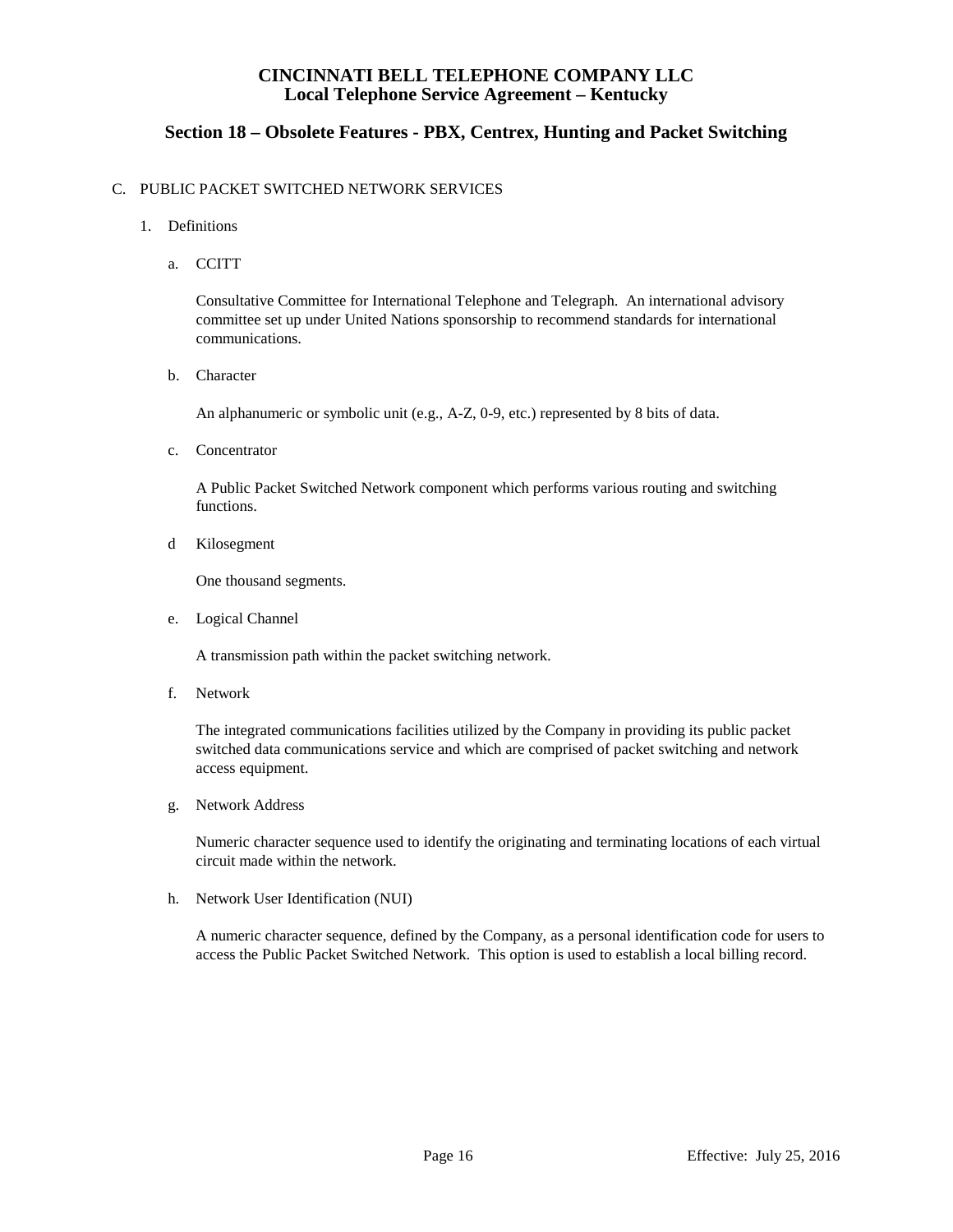# **Section 18 – Obsolete Features - PBX, Centrex, Hunting and Packet Switching**

#### C. PUBLIC PACKET SWITCHED NETWORK SERVICES (Continued)

- 1. Definitions (Continued)
	- i. Octet

A character of data information made up of eight successive bits of information. (See character.)

j. Packet

A continuous sequence of bits which is switched as an integral unit through the network. A packet contains up to 128 or 256 octets of Customer data transported to or from a character-oriented station, plus additional transmission and error control information.

k. Packet Assembler/Disassembler (PAD)

A nonregulated component which the Company may provide which supports the Customer interface functions such as, but not limited to, call initiation and transmission interface functions.

l. Packet Switch

The part of the network which performs primary switching and routing functions.

m. Permanent Virtual Circuit

A logical channel between two stations. No call establishment, call termination, or network address are associated with a permanent virtual circuit.

n. Port Termination

A communications interface provided by the Company, through which the Customer or an authorized user obtains connection to the network.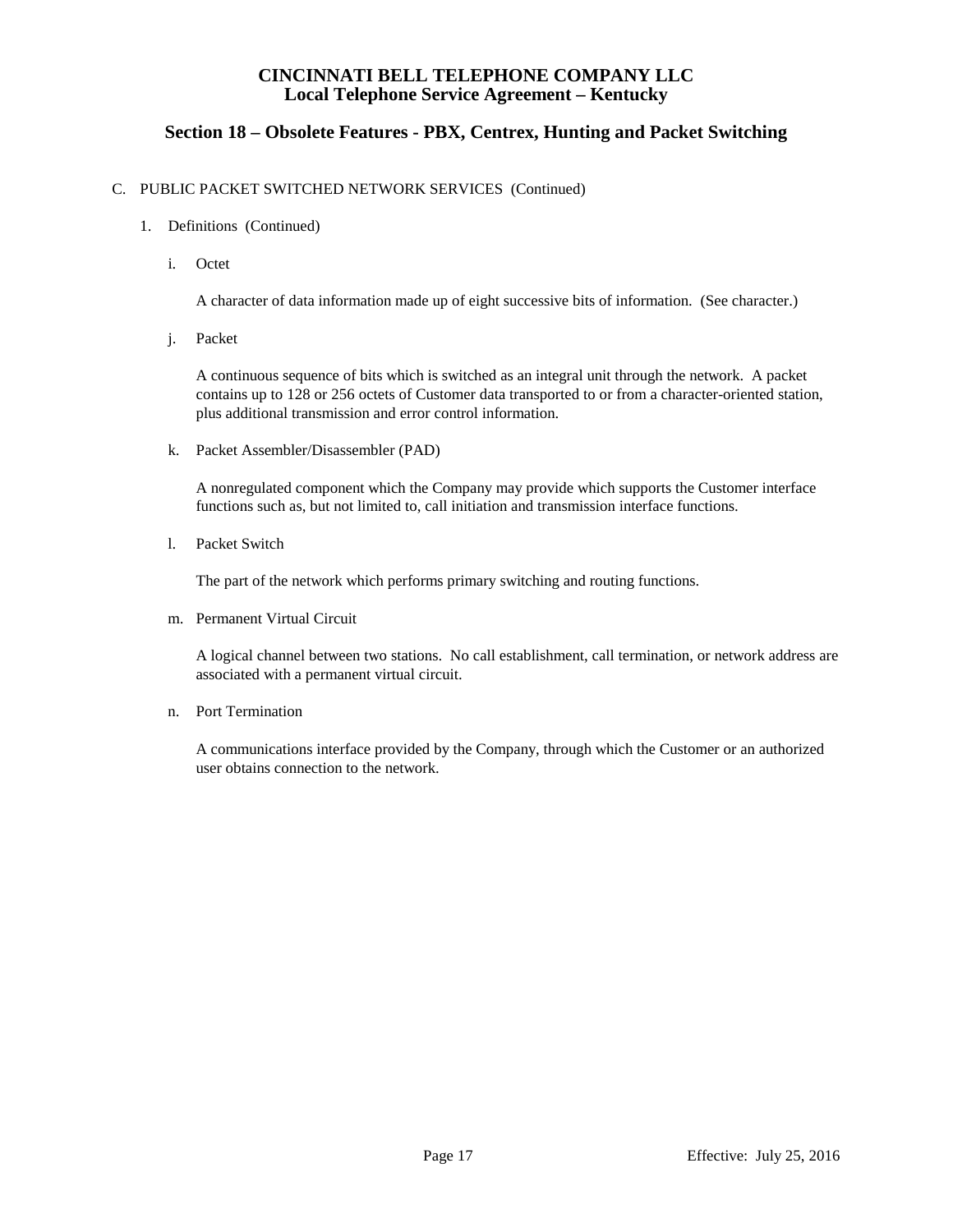# **Section 18 – Obsolete Features - PBX, Centrex, Hunting and Packet Switching**

#### C. PUBLIC PACKET SWITCHED NETWORK SERVICES (Continued)

- 1. Definitions (Continued)
	- o. Protocol

A set of rules for conducting interactions between two or more parties. These rules consist of syntax (header structure), semantics (actions and reactions that are supposed to occur) and timing (relative ordering and duration of states and events). Public Packet Switched Network Services supports 1984 CCITT recommendations. Most 1980 CCITT recommendations are supported but may be subject to availability.

Public Packet Switched Network Services supports the following protocols:

1. Asynchronous Protocol

A form of protocol for X.3, X.28 and X.29 as outlined in the 1984 version of the CCITT recommendation.

2. Synchronous Protocol

A form of protocol that will support certain synchronous IBM 32XX Display System Protocols. For the purposes of this offering synchronous and bi-synchronous are synonymous terms. Provision of this protocol is subject to certain technical limitations.

3. X.25 Protocol

An international standard developed by the CCITT that provides the foundation for public packet switched networks.

4. X.75 Protocol

An international standard developed by the CCITT that provides the foundation for both interstate and international interconnection of individual packet switched networks.

p. Segment

A continuous sequence of bits within a packet. A segment has a billable length of up to 64 octets of Customer data transmitted to or from a character-oriented station.

q. Virtual Circuit

A logical channel established as a result of call establishment procedure to a network address that exists until either end of the channel initiates the call termination procedure.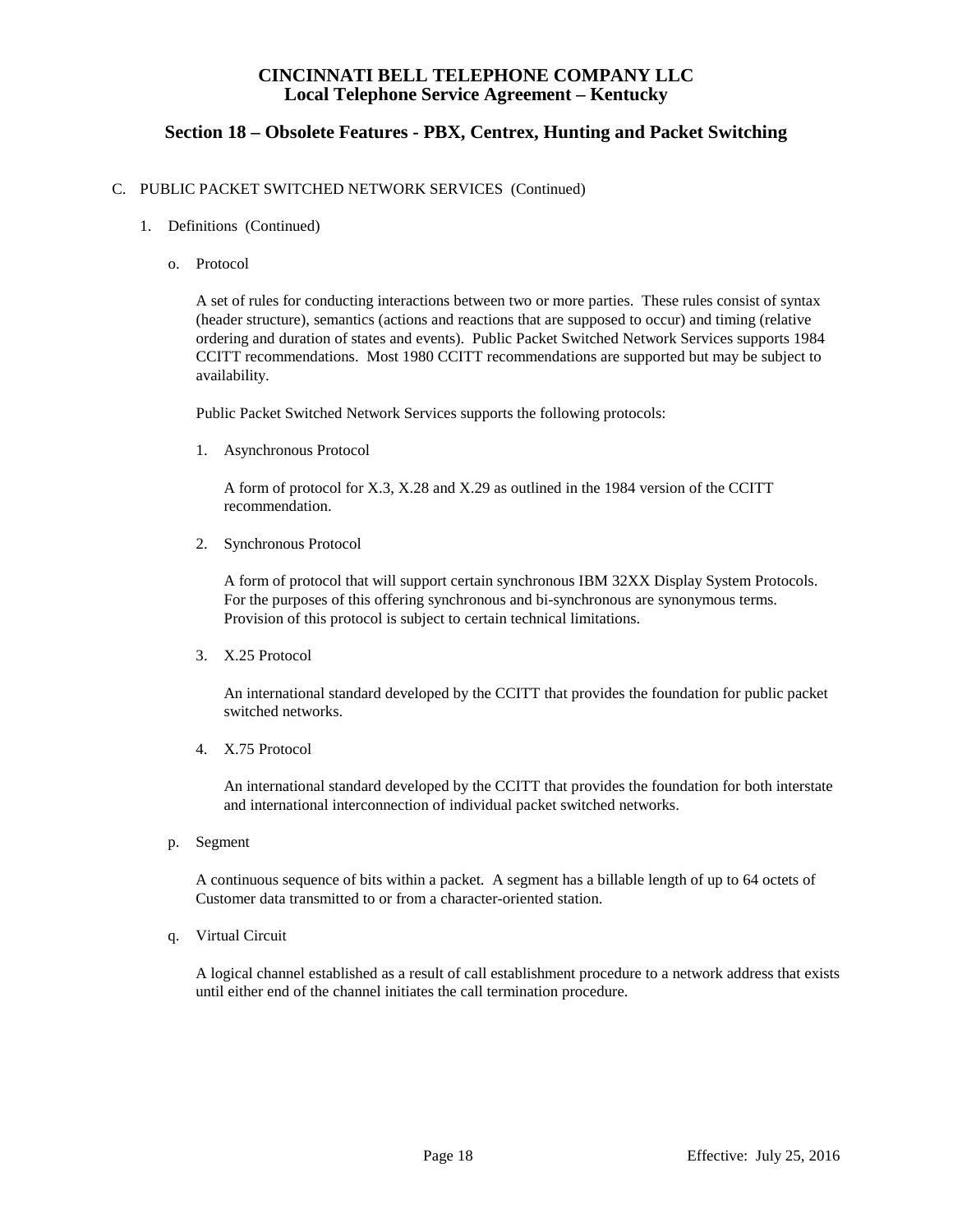# **Section 18 – Obsolete Features - PBX, Centrex, Hunting and Packet Switching**

### C. PUBLIC PACKET SWITCHED NETWORK SERVICES (Continued)

#### 2. Terms and Conditions

Public Packet Switched Network (PPSN) Services are public data network services which utilizes packet technology and analog and digital transmission facilities to provide economical common user switched data transport for traffic of X.25 and X.75 protocol. The network service interconnection meets the transport requirements of a broad variety of data customers such as information and service providers, high speed terminal users and providers of concentrators (either Customer or Company provided).

Customers connect directly to a Company provided packet switched port connection at an X.25 or X.75 protocol via Voice Grade or Digital Data Service Channels provided pursuant to the Company's Access Service Tariff PUCO NO. 2 at speeds of either 2.4, 4.8, 9.6 or 56 Kbps.

The Virtual Call Establishment charge is a usage charge that applies to each attempt to establish a virtual call over a virtual circuit, except the Virtual Call Establishment charge does not apply to the Fast Select call software option.

Fast Select is a feature of X.25 protocol in which Customer data is sent in the initial virtual call establishment. Fast Select permits the user to place up to 128 bytes of additional data in the call request or call clear packets. The Virtual Call Establishment charge does not apply when using the Fast Select feature.

Usage (or traffic) is measured in the number of kilosegments transported within a packet through the Company provided PPSN. For billing purposes, the monthly usage is based on kilosegments and such charges are billed to the Customer responsible for the connection over which the kilosegments are transported. Customers are not charged for segments generated internally by the network for the acknowledgement of information packets, nor are Customers charged for any segments which are retransmitted by a network packet switch upon detection of a transmission error.

Tiered pricing applies to Kilosegment Usage Charges as follows:

Peak Hour Usage Rates: Apply to kilosegments transported between the hours of 7:00 AM to 6:00 PM Monday through Friday and excluding the holidays specified for Off-Peak Hour Usage Rates. Pricing s further tiered by usage level for all kilosegments transported within the specified usage level. Kilosegments, or fractions thereof, over-flowing into the next usage level are billed at the next rate level and so on until usage overflows to the last (or lowest) rate level

Off-Peak Hour Usage Rates: Apply to the total number of kilosegments transported other than from 7:00 AM to 6:00 PM, Monday through Friday. The Off-Peak Hour Usage Rates also apply to the 24-hour period during holidays of New Year's Day, Independence Day, Labor Day, Thanksgiving Day and Christmas Day.

The PPSN is available to local exchange service Customers having individual line nonresidence service, private line service customers, and Centrex customers, subject to the availability of appropriate Company facilities. PPSN is offered only as nonresidential service.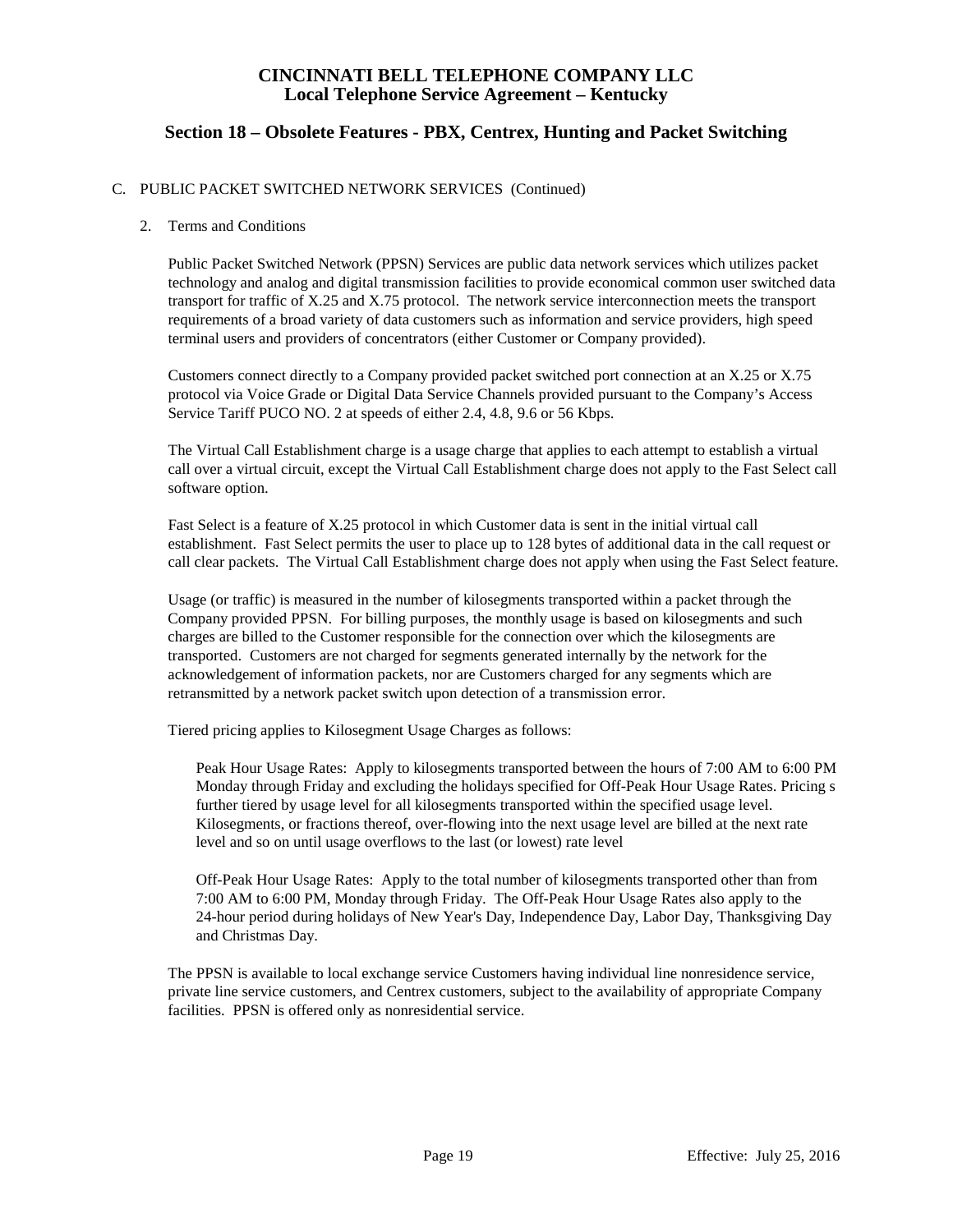## **Section 18 – Obsolete Features - PBX, Centrex, Hunting and Packet Switching**

### C. PUBLIC PACKET SWITCHED NETWORK SERVICES (Continued)

2. Terms and Conditions (Continued)

PPSN customers are required to subscribe to an adequate number of access lines as may be required, in the judgment of the Company, to adequately handle incoming calls without impairing the Company's service to others.

The PPSN serving area is all network addresses in the Company's operating territory with access to the PPSN which are capable of receiving calls subject to Closed User Group requirements.

No credit is allowed for interruptions to service of less than sixty minutes. Interruptions of sixty minutes or over, which are reported to the Company and which are not due to the negligence or willful act of the Customer, are credited at the proportionate monthly charge in one hour multiples for each hour or major fraction thereof of interruption from receipt of the report.

PPSN may be removed from service for maintenance purposes, as required by the Company. Credit allowances are not applicable to the time period that PPSN is removed from service unless that time period exceeds one hour, in which case an appropriate credit may be negotiated.

PPSN supports CCITT recommendations and optional facilities and will interface with customer equipment that meets these standards.

PPSN Services support protocol conversion.

When ordering service, the Customer must provide the following information:

The number and location of port connections desired, including estimated usage for each port connection.

The initial set of software features and functions for each port connection.

The transmission speed for each port connection and data channel.

The liability of the Company with respect to PPSN is the sane as the liability specified in the Company's Access Services Tariff PUCO NO. 2.

All PPSN billing will bill be in accordance with the provisions set forth in the Company's Access Services Tariff PUCO NO. 2. All usage charges specified in this section will be billed in arrears.

For billing purposes, each month is considered to have 30 days.

The minimum period for a PPSN port connection is one month.

PPSN service is furnished subject to the availability of facilities.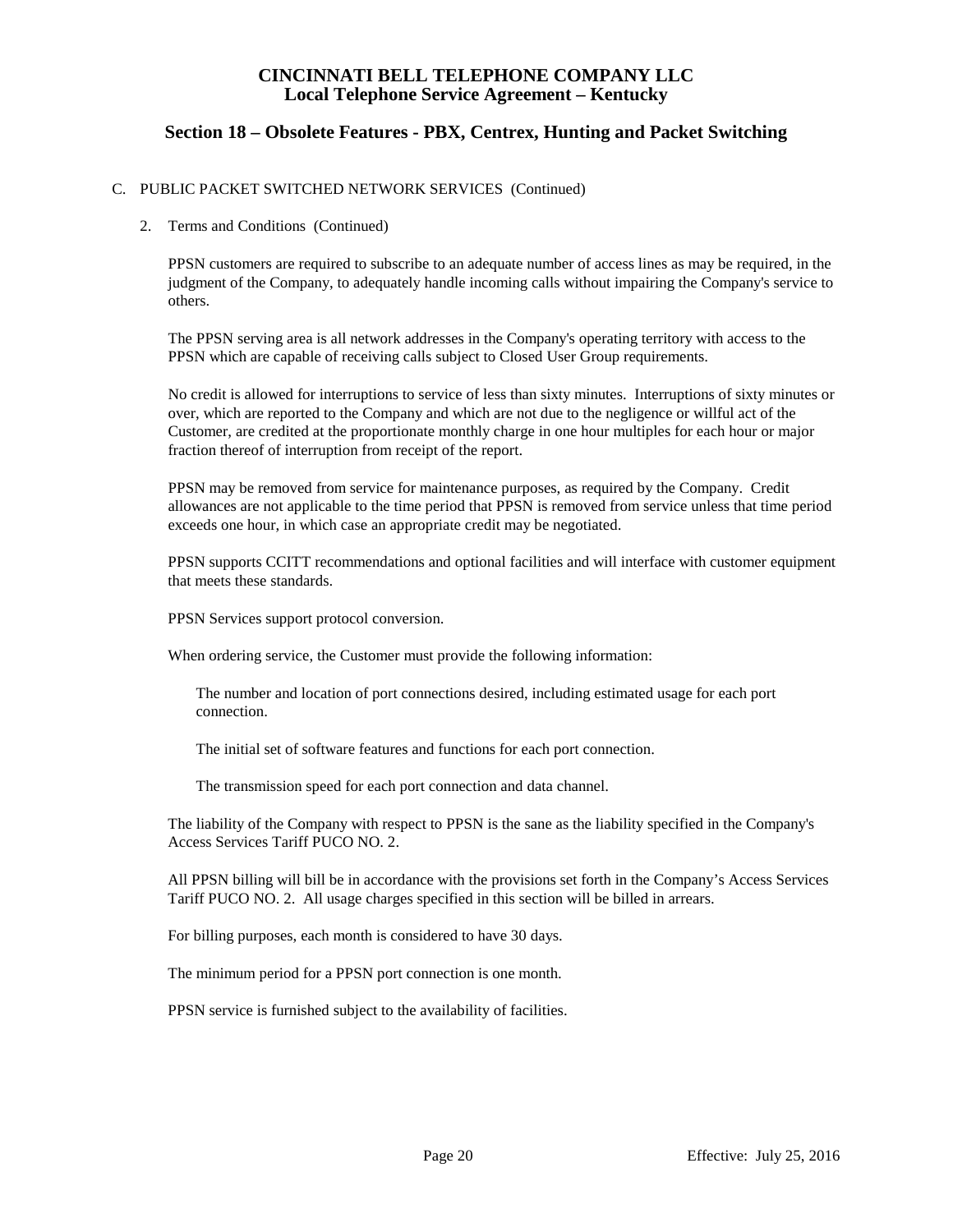# **Section 18 – Obsolete Features - PBX, Centrex, Hunting and Packet Switching**

### C. PUBLIC PACKET SWITCHED NETWORK SERVICES (Continued)

#### 3. Optional Features

#### a. Additional Logical Channel

Additional transmission path within a PPSN access line. Available on an X.25 interface only.

b. Call Detail

Provides a paper or magnetic tape record of all calls originated from a specific billing account.

c. Call Redirection

Permits a virtual call to be established to a pre-specified alternate address if a destination address is not available.

d. Closed User Group (CUG)

A group of PPSN users which form a subnetwork within the packet switched network. Non-members of the CUG are precluded from making calls to the members of the CUG. Users may be a member of more than one CUG. Members of different Closed User Groups will not be permitted to communicate with each other. Both incoming and outgoing barred options are available within a Closed User Group.

e. Direct Call

When a terminal accesses PPSN it places a call to a predetermined destination.

f. Fast Select Acceptance

Authorizes transmission of incoming calls which request the fast select facility.

g. Hunt Group

An arrangement whereby multiple access lines share a single network address. A Hunt Group can be arranged for up to 30 lines served from the same central office. Incoming calls are distributed to insure that the least used access line is the next selected.

h. Incoming Calls Barred

Incoming calls to an address are barred.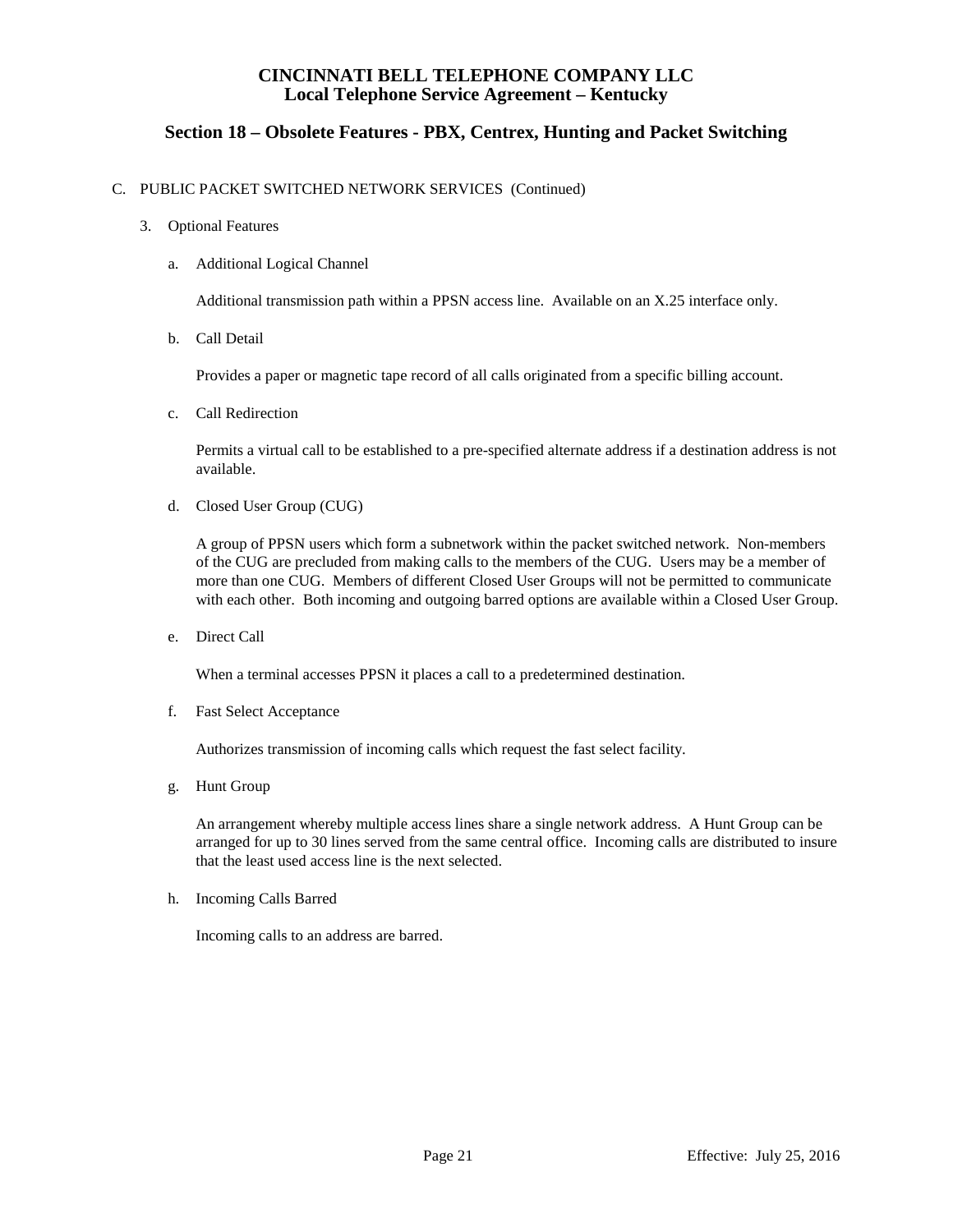# **Section 18 – Obsolete Features - PBX, Centrex, Hunting and Packet Switching**

#### C. PUBLIC PACKET SWITCHED NETWORK SERVICES (Continued)

- 3. Optional Features (Continued)
	- i. Network User Identification

Enables provision of information to the network for billing, security or network management purposes on a per call basis.

j. Outgoing Calls Barred

Outgoing calls from an address are barred.

k. Reverse Charging Acceptance

Permits PPSN usage to be billed on a per call basis to a terminating address. Billing is detailed only for local calls.

l. Permanent Virtual Circuit

A virtual dedicated path between two points.

.4 Rate and Charges

The Software Change Charge applies to any changes to software of PPSN ports after service has been established. One charge applies per port for each request, regardless of the number of changes requested by the customer for that port.

The Service Order Administration charge applies, per Customer request, to any installations and/or rearrangements of PPSN services. One Service Order Administration charge applies per request regardless of the number of installations/rearrangements requested by the Customer on that occasion.

The rates and charges for Public Packet Switched Network Services are shown in the Price List Section of this Agreement.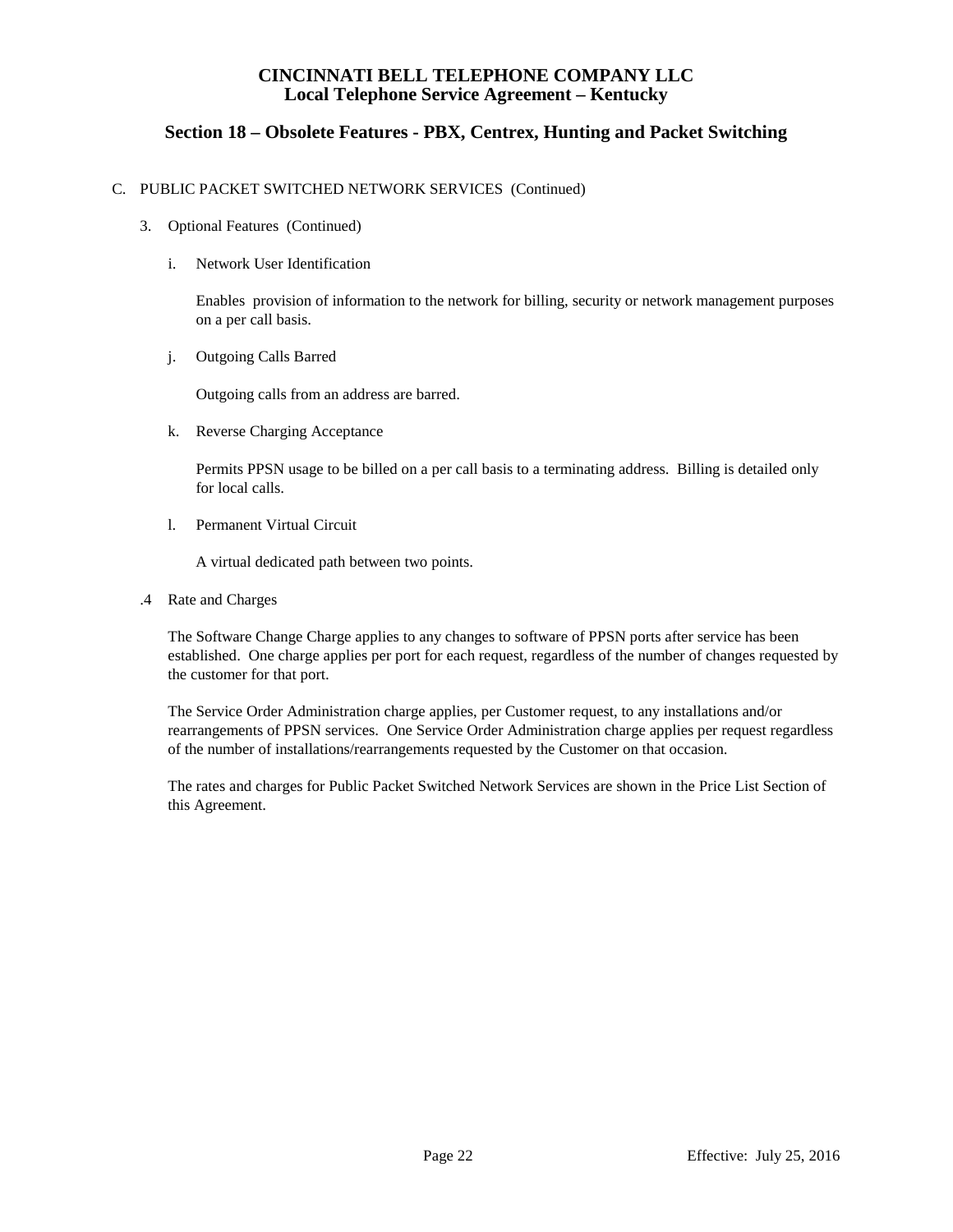# **Section 18 – Obsolete Features - PBX, Centrex, Hunting and Packet Switching**

#### D SPEED CALLING

- 1. Definitions
	- a. Speed Calling 6

A service line user can place calls to a repertory of six telephone numbers by dialing a unique code. Telephone numbers, including routing codes, are limited to a maximum of sixteen digits. Number changes in the list can be made where equipment permits, by the Customer dialing a preset code.

b. Speed Calling 30

A service line user can place calls to a repertory of thirty telephone numbers by dialing a unique code. Telephone numbers, including routing codes, are limited to a maximum of sixteen digits. Number changes in the list can be made where equipment permits, by the Customer dialing a preset code.

2. Terms and Conditions

The Speed Calling feature is common to each service line in a multiline hunt group. Consequently, rates and charges apply to all service lines in the same multiline hunt group.

The option of Speed Calling 6 or 30 is not available to an individual service line when that line is in a multiline hunt group. All lines in the same multiline hunt group must use the same Speed Calling 6 list or Speed Calling 30 list.

The maximum number of lists available for Speed Calling 30 is 100 per customer group.

Speed Calling is furnished subject to the availability of facilities and capacity.

3. Rates and Charges

|                                          | Initial<br>Charge | Monthly<br>Rate | USOC               |
|------------------------------------------|-------------------|-----------------|--------------------|
| Speed Calling 6, per list                | 6.00              | 1.10            | ESHC <sub>6</sub>  |
| First line accessing list                | 1.60              | 0.55            | EST <sub>1</sub> L |
| Additional lines accessing<br>list, each | 1.60              | 0.30            | <b>ESTAL</b>       |
| Speed Calling 30, per list               | 6.00              | 5.25            | ESHC <sub>3</sub>  |
| First line accessing list                | 1.60              | 0.55            | ESF1L              |
| Additional lines accessing<br>list, each | 1.60              | 0.30            | <b>ESFAL</b>       |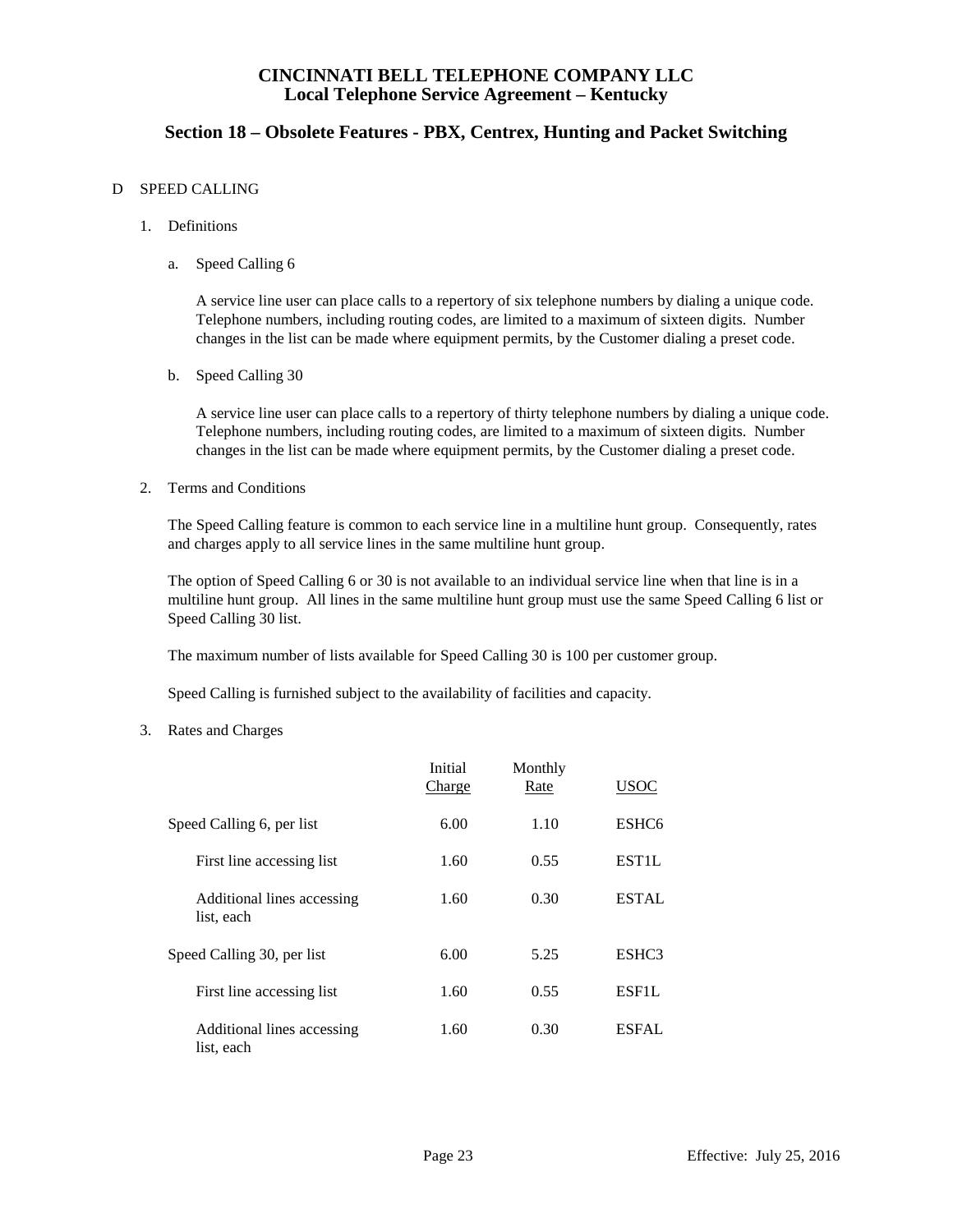# **Section 18 – Obsolete Features - PBX, Centrex, Hunting and Packet Switching**

#### E STATION MESSAGE DETAIL RECORDING (SMDR)

#### 1. Terms and Conditions

SMDR is an arrangement to provide a record, by service line number, of originating traffic routing over dial type tie lines, FX, CCSA, IXC access lines, and/or the MTS network (toll) for Customers served from a central office where facilities have been made available.

The station message detail will include the calling service line number, the called number, date, time of day, duration of call, and the type of facility used. The record will be provided on magnetic tape or floppy diskette to Customers requiring message detail for cost allocation and telecommunications system management purposes. The tape density and number of tracks will be those used by the program and data processing system in use by the Telephone Company. The detail will be provided on all facilities in routes selected by the customer for SMDR.

The floppy diskette is only available to accounts with fewer than 45,000 call records per billing period. The diskette will be designed for use with an IBM compatible PC with a 3 1/2 or 1/4 inch, high density disk drive. The call data may be compressed. If compression is used, the Customer will be provided with the software necessary to expand the compressed data.

SMDR may be offered to service lines of Customers whose intercom switching is provided by a central office where facilities permit and where the Company's message billing process has been arranged to provide this optional feature.

SMDR is not represented to be a provision of billing detail. Where tie line, IXC access line, or FX facilities are involved, all such call attempts, whether completed or not, will appear in the SMDR.

Station message details may be provided on all facilities subscribed to by the Customer, including the MTS network (toll), but will not include intercom calls originated by station users. The Customer may designate the group or groups of facilities on which SMDR is to be provided.

SMDR is limited to an entry code, the called service line number or called tie line access code, time of day, date, and duration of call. Calls to service lines or tie lines found busy are ordinarily not recorded.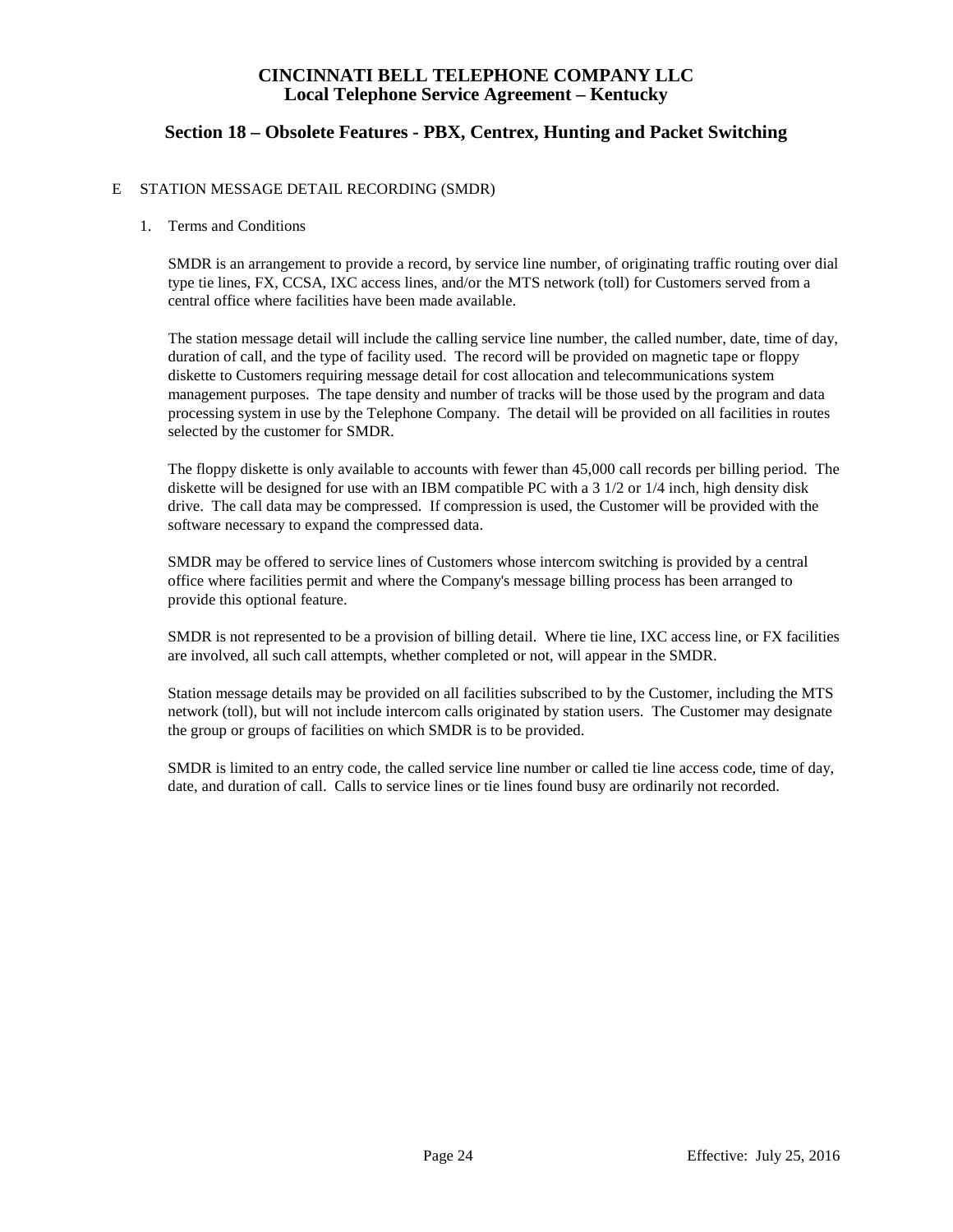# **Section 18 – Obsolete Features - PBX, Centrex, Hunting and Packet Switching**

### E STATION MESSAGE DETAIL RECORDING (SMDR) (Continued)

3. Rates and Charges

|                                                       | Service<br>Establishment<br>Charge | Initial<br>Charge | Monthly<br>Rate | <b>USOC</b> |
|-------------------------------------------------------|------------------------------------|-------------------|-----------------|-------------|
| Common Equipment per                                  |                                    |                   |                 |             |
| Location served by<br>separate switching<br>equipment | ---                                | 505.00            | 47.25           | <b>CMM</b>  |
| <b>Facility Group</b>                                 | $---$                              | 122.00            | ---             | <b>CMW</b>  |
| <b>Station Message Detail,</b><br>Per Message, each   | ---                                | ---               | 0.009           |             |
| Line Equipment per                                    |                                    |                   |                 |             |
| Tie line                                              | 2088.00<br>(See Note)              | 1.75              | 4.60            | <b>CMT</b>  |
| Interexchange<br>Carrier access line                  | 2088.00<br>(See Note)              | 1.75              | 4.60            | <b>CMZ</b>  |
| Foreign Exchange<br>Line                              | 2088.00<br>(See Note)              | 1.75              | 4.60            | <b>CMQ</b>  |
| Media Charge                                          |                                    |                   |                 |             |
| <b>Floppy Diskette</b>                                |                                    |                   | 3.00            |             |
| Mag Tape                                              | $- - -$                            | ---               | 55.00           |             |

Note: Applicable only at the time the switching equipment is arranged to provide SMDR on the initial tie line, initial foreign exchange line, or interexchange carrier access line for each customer and is applicable to each switching equipment unit so arranged.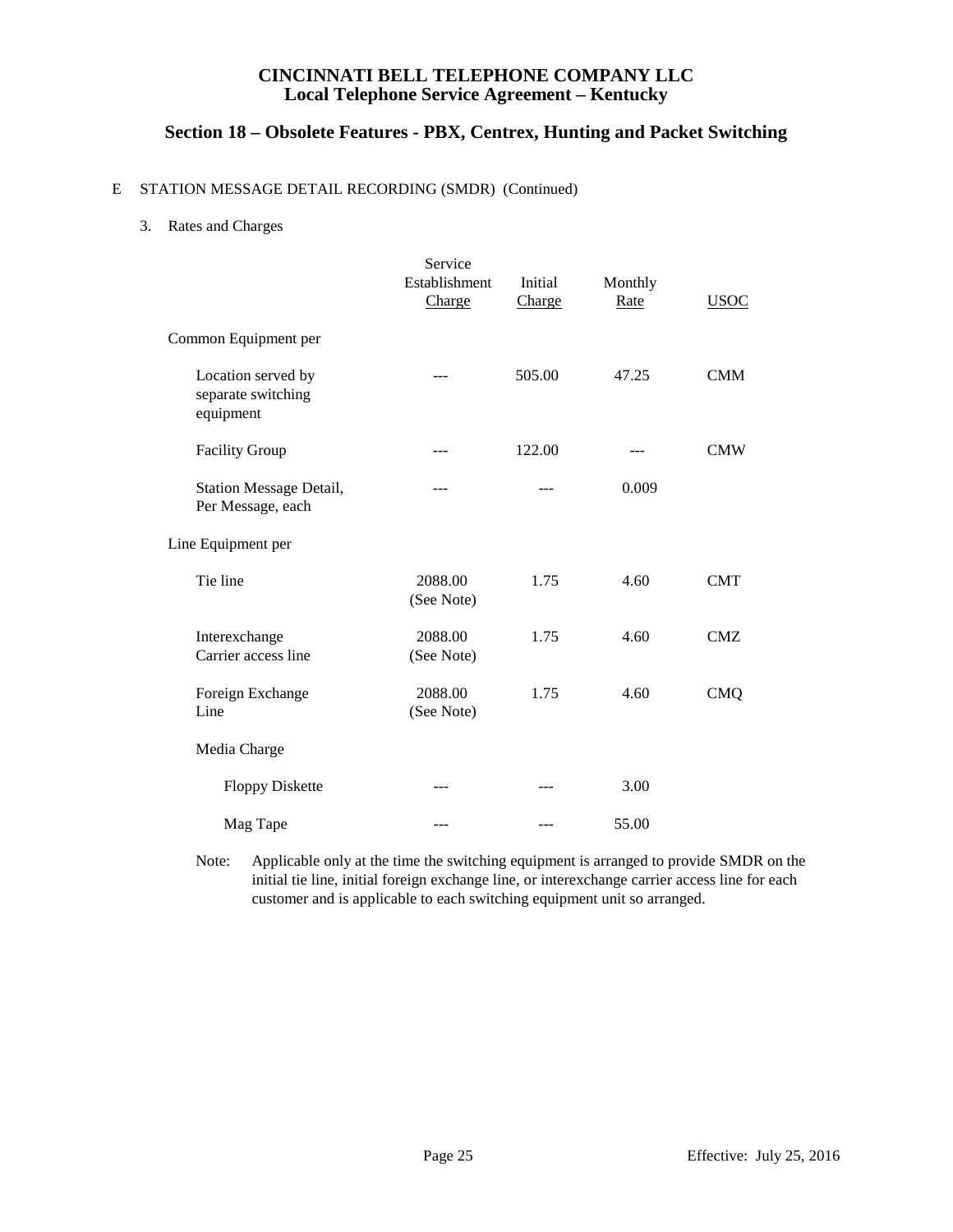# **Section 18 – Obsolete Features - PBX, Centrex, Hunting and Packet Switching**

### F UNIFORM CALL DISTRIBUTION

- 1. Definitions
	- a. Calls Waiting Indication

A feature in the switching equipment which provides control for lamp indicators located on a Customer's premises to indicate that calls have been waiting in queue longer than a specified time limit. Up to three separate lamp indicators may be provided to indicate different lengths of delay.

b. Delay Announcement

A feature in the switching equipment which provides for a recorded message to be given to calls waiting in queue longer than a Customer specified time interval (6 to 42 seconds in six second increments).

c. Make Busy (Group and/or Line)

A feature in the switching equipment through which all lines in the Uniform Call Distribution group or individual lines within the Uniform Call Distribution group can be artificially made busy by manually operating a key or keys located on a Customer's premises.

d. Queuing (UCD/Q)

Reserves space within the switching equipment for incoming calls to the Uniform Call Distribution main line hunt number to be held in their order of arrival if all lines within the Uniform Call Distribution group are busy, and there is sufficient reserved space for the calls.

e. Uniform Call Distribution (UCD)

UCD provides even distribution of incoming message network and/or intercommunicating calls to the group of lines designated as part of the UCD group.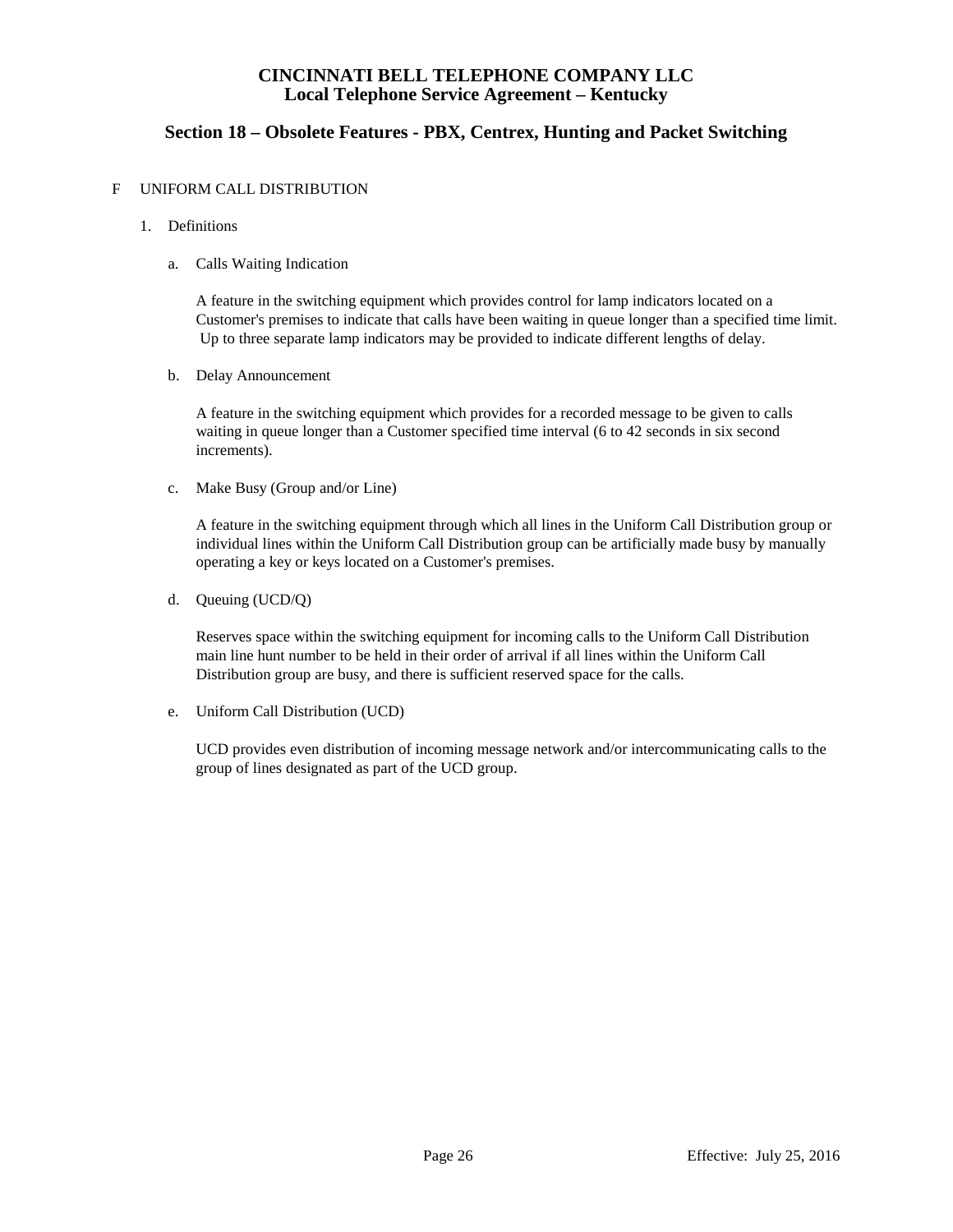# **Section 18 – Obsolete Features - PBX, Centrex, Hunting and Packet Switching**

#### F UNIFORM CALL DISTRIBUTION (Continued)

#### 2. Terms and Conditions

Uniform Call Distribution is a hunting arrangement available to lines arranged in a multiline hunt group. Incoming calls to the line (main hunt) number of the group will hunt throughout the lines in a fixed sequence, except that once a call has been completed to a line, a pointer within the switching equipment will advance to the next idle line. The next incoming call will go directly to that line if it is still available. If it is not, the call will either be directed to the next idle line in the hunting sequence or, if all lines in the hunting group are busy, it will receive a busy tone.

Individual lines in the UCD group may have line numbers assigned so that calls may be directed to them. Calls directed to these lines, except the main line hunt group number, will not have access to any of the UCD group features.

All call forwarding features as specified in this Agreement cannot be provided on lines in a UCD group with the queuing option. However, Call Forwarding - Busy Line can be provided in conjunction with Group Make Busy. This provision will negate the queuing option and can be provided only with the lead line number of the group (group option).

Call Pickup and Call Hold may be provided to lines in the UCD group on a group basis only. When provided, each line in the group will be subject to the rates and charges for the feature(s). However, Call Pickup is not compatible with the queuing option.

The call waiting audible indication is not available to lines in a UCD group.

Speed Calling 6 and Speed Calling 30 may be provided to lines in a UCD group on a group basis only. Each line in a UCD group will be equipped for speed calling; consequently, each line will be subject to the rates and charges specified in this section for the speed calling feature. However, Speed Calling 6 and Speed Calling 30 cannot both be provided to the same service line in a UCD group.

Customers may subscribe to Group Make Busy, Line Make Busy, and UCD queuing. Instead of Line Make Busy, Directed Call Pickup as specified in this section may be provided to the UCD group in order for calls directed to unoccupied lines to be answered from another location. When queuing is added to a UCD group, delay announcement and calls waiting lamp indication can also be provided.

Any other optional service and/or features which are compatible with UCD and UCD/Q may be provided, subject to rates and charges specified in this section or elsewhere in this Agreement.

This feature and options are furnished subject to the availability of facilities, capacity, and compatibility.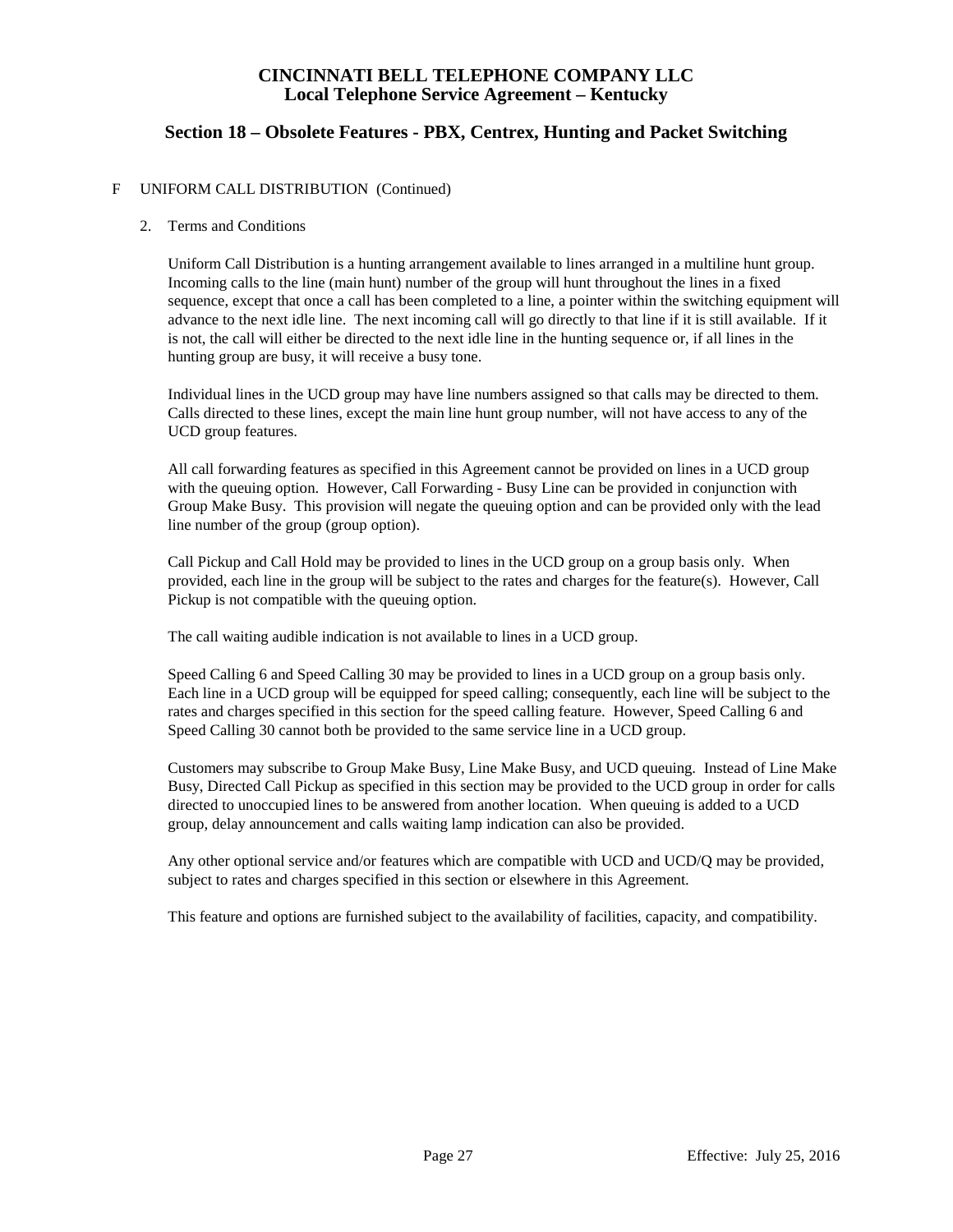# **Section 18 – Obsolete Features - PBX, Centrex, Hunting and Packet Switching**

## F UNIFORM CALL DISTRIBUTION (Continued)

3. Rates and Charges

|                                                                                    | Initial<br>Charge | Monthly<br>Rate | USOC  |
|------------------------------------------------------------------------------------|-------------------|-----------------|-------|
| Per hunt group                                                                     | 55.00             | $---$           | A6T   |
| Service line in the hunting<br>group, each                                         | 6.00              | 0.55            | A6V   |
| Queue slot, each                                                                   |                   |                 |       |
| Common equipment                                                                   | 165.00            | 7.00            | A8A   |
| Service line arranged for<br>queuing, each                                         | 1.60              | 4.30            | A82   |
| Queue slot, each                                                                   | 22.00             | 2.00            | A83RA |
| Line Additive for incoming<br>call queuing                                         |                   |                 |       |
| <b>Restricted Centrex or</b><br>service line additive<br>for incoming call queuing | 1.60              | 50.75           | A6Z   |
| Exchange access additive<br>for each Centrex service<br>line in the queue          | 1.60              | 43.10           | A6W   |
| Intercom additive for<br>each Centrex service<br>line in the queue                 | 1.60              | 7.65            | A6Y   |
| Calls waiting indication, per<br>unique timing state                               | 106.50            | 4.15            | A66CE |
| Delay announcement<br>Per announcement (limit one)                                 | 63.70             | 61.00           | A8GCE |
| Per announcement trunk                                                             | 119.70            | 9.05            | A8GAT |
| Per service line                                                                   | 1.60              | 2.25            | A8GST |